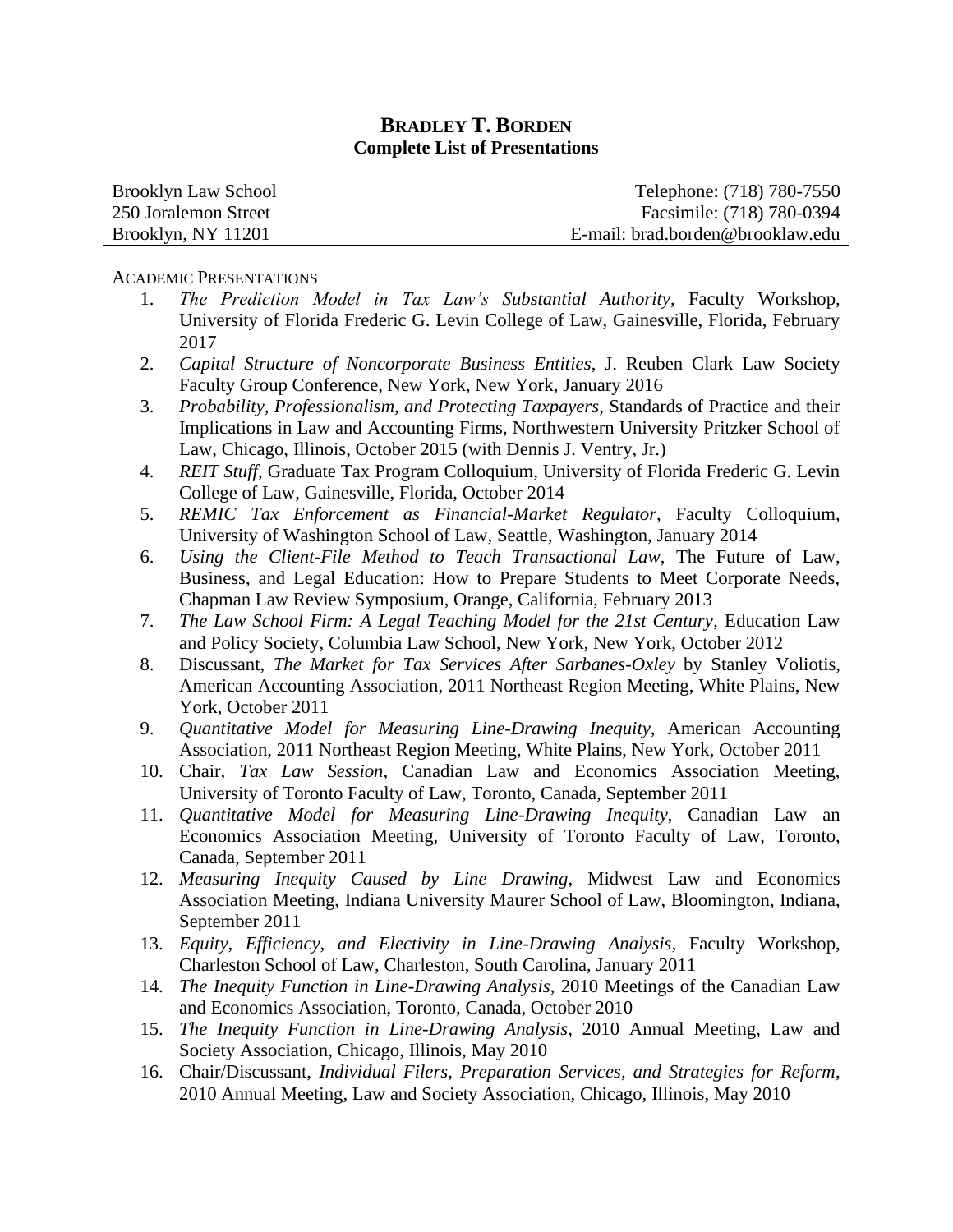- 17. *The Inequity Function in Line-Drawing Analysis*, 2010 Washburn Tax Law Colloquium, Topeka, Kansas, April 2010
- 18. *Partners' Interests in a Partnership*, Faculty Workshop, Brooklyn Law School, Brooklyn, New York, January 2010
- 19. *Partners' Interests in a Partnership*, Faculty Presentation, Louisiana State University Paul M. Hebert Law Center, Baton Rouge, Louisiana, December 2009
- 20. Commentator: *The Policy Lock-In Problem With Ideal Global Formulary Apportionment* (Susie Morse), 2009 Junior Tax Scholars Conference, Brooklyn Law School, Brooklyn, New York, June 2009
- 21. Commentator: *Experiments in Tax Salience* (David Gamage), 2009 Junior Tax Scholars Conference, Brooklyn Law School, Brooklyn, New York, June 2009
- 22. *Inequity Function*, 2009 Junior Tax Scholars Conference, Brooklyn Law School, Brooklyn, New York, June 2009
- 23. *Taxation of Shared Economies of Scale*, 2009 Annual Meeting of the Law and Society Association, Denver, Colorado, May 2009
- 24. Chair/Discussant: *Improving the Administration of the Tax System*, 2009 Annual Meeting of the Law and Society Association, Denver, Colorado, May 2009
- 25. *Tax Infinitesimals*, Faculty Development Workshop, Washburn University School of Law, Topeka, Kansas, April 2009
- 26. *Taxation of Shared Economies of Scale*, 2009 Washburn Tax Law Colloquium, Washburn University School of Law, Topeka, Kansas, March 2009
- 27. *Open Tenancies in Common*, Faculty Development Workshop, Washburn University School of Law, Topeka, Kansas, February 2009
- 28. *Open Tenancies In Common*, Faculty Enrichment Series, University of Florida Frederic G. Levin College of Law, Gainesville, Florida, January 2009
- 29. *Residual-Risk Model for Classifying Business Arrangements*, Brigham Young University J. Reuben Clark Law School, Provo, Utah, January 2009
- 30. *Open Tenancies in Common*, 2009 J. Reuben Clark Law Society Faculty Chapter Conference, Thomas Jefferson School of Law, San Diego, California, January 2009
- 31. *Residual-Risk Model for Classifying Tax Entities*, Indiana University School of Law, Indianapolis, Indianapolis, Indiana, October 2008
- 32. *Residual-Risk Model for Classifying Tax Entities*, Tulane University Law School Faculty Presentation, New Orleans, Louisiana, October 2008
- 33. *Residual-Risk Model for Classifying Tax Entities*, Midwest Law and Economics Association Annual Meeting, Northwestern University School of Law, Chicago, Illinois, October 2008
- 34. *Residual-Risk Model for Classifying Tax Entities*, University of Utah S. J. Quinney College of Law Faculty Presentation, Salt Lake City, Utah, September 2008
- 35. *Open Tenancies in Common*, Canadian Law and Economics Association Annual Meeting, University of Toronto Faculty of Law, Toronto, Canada, September 2008
- 36. *A Win-Win Proposal for Analyzing Profits-Only Partnership Interests (Including Carried Interests)*, Junior Faculty Regional Workshop, Washington University School of Law, St. Louis, Missouri, June 2008
- 37. *The Residual-Risk Distinction Between Tax Partnerships and Tax Corporations*, 2008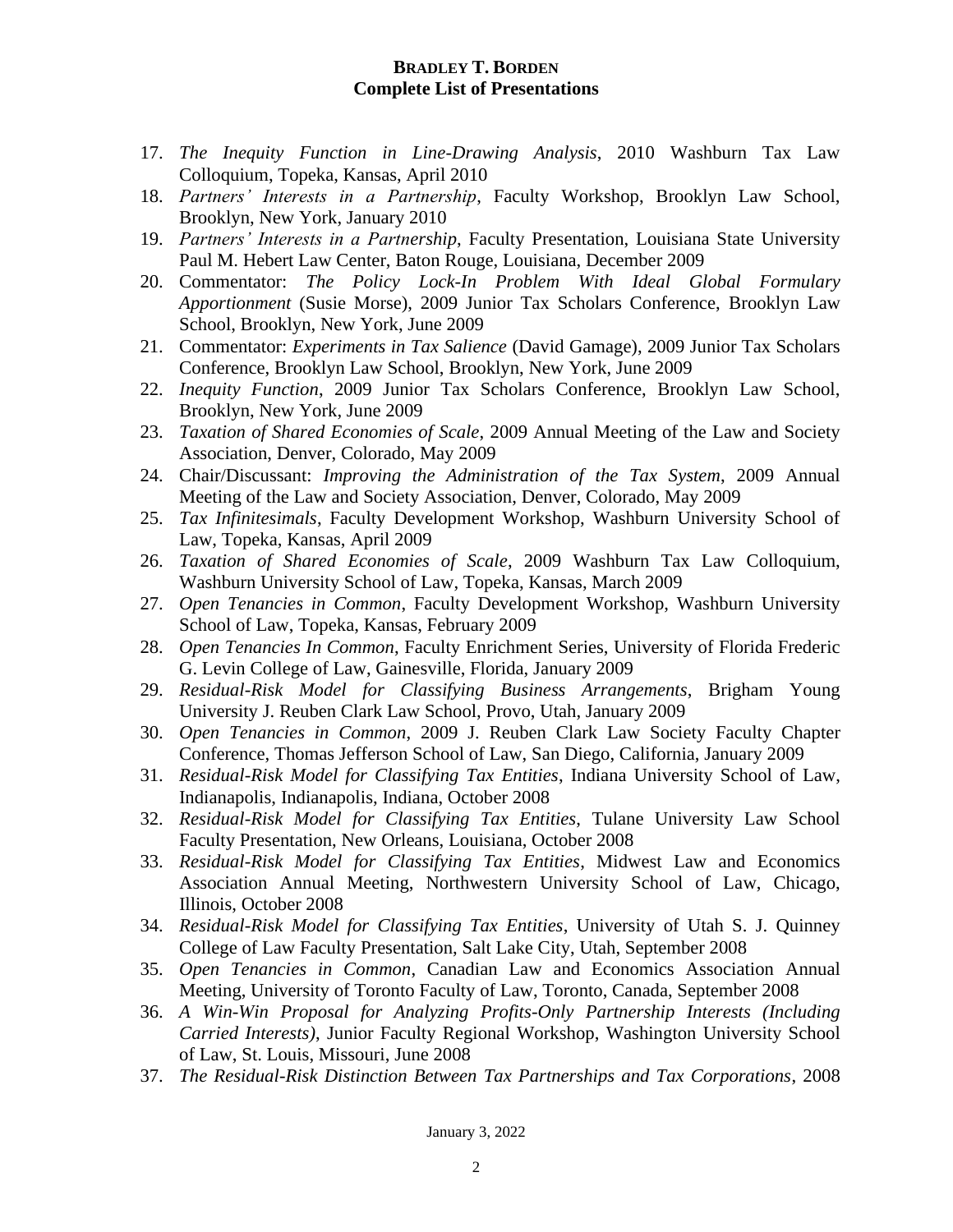Junior Tax Scholars Conference, New York University School of Law, New York, New York, June 2008

- 38. *The Residual-Risk Distinction Between Tax Partnerships and Tax Corporations*, 2008 Joint Annual Meetings of the Law and Society Association and the Canadian Law and Society Association, Montreal, Canada, May 2008
- 39. *The Aggregate-Plus Theory of Partnership Taxation*, 2008 Washburn Tax Law Colloquium, Topeka, Kansas, April 2008
- 40. *The Aggregate-Plus Theory of Partnership Taxation*, Midwestern Law and Economics Association Annual Conference, Minneapolis, Minnesota, October 2007
- 41. *Partnership Tax Allocations and the Internalization of Tax-Item Transactions*, University of Cincinnati School of Law Faculty Presentation, Cincinnati, Ohio, September 2007
- 42. *In Defense of Section 1031*, 2007 Joint Meeting of the Law and Society Association and the Research Committee on Sociology of Law, Berlin, Germany, July 2007
- 43. *Policy and Theoretical Dimensions of Qualified Tax Partnerships*, University of South Carolina School of Law Faculty Presentation, Columbia, South Carolina, April 2007
- 44. *Policy and Theoretical Dimensions of Qualified Tax Partnerships*, Charleston School of Law Faculty Presentation, Charleston, South Carolina, April 2007
- 45. *Qualified Tax Partnerships*, Washburn Tax Law Colloquium, Topeka, Kansas, February 2007
- 46. *Tax-Free Swaps: Using Section 1031 to Preserve Investment Net Worth*, Washburn University School of Law Faculty Presentation, Topeka, Kansas, December 2006
- 47. *The Federal Definition of Tax Partnership*, The 2006 Meetings of The Canadian Law and Economics Association, Toronto, Canada, September 2006
- 48. *The Federal Definition of Tax Partnership*, Washburn University School of Law Faculty Presentation, Topeka, Kansas, February 2006

OTHER MAJOR CONFERENCES

- 49. *Ethical Issues for QIs and Attorneys Involved with LKEs*, Federation of Exchange Accommodators 2021 Annual Conference, September 2021
- 50. *Section 1031 Real Property*, Federation of Exchange Accommodators 2021 Annual Conference, September 2021
- 51. *Ethical Issues for QIs and Attorneys Involved with LKEs*, Federation of Exchange Accommodators 2020 Annual Virtual Conference, September 2020
- 52. *Business, Tax and Ethical Fundamentals Every Transactional Lawyer Needs to Know: Finding Your Way Out of the Transactional Maze*, New York County Lawyers Association Continuing Legal Education Institute, Webinar, June 2020 (with Lewis Tesser)
- 53. *Contribution-Default Remedies of LLCs and Partnerships*, American Bar Association, Business Law Section, LLC Institute, Tampa, Florida, November 2019 (with Michael D. Soejoto)
- 54. *Annual Review of Ethical Issues for QIs and Advisors in Like-Kind Exchanges*, Jeremiah Long Memorial National Conference on Like-Kind Exchanges Under Section 1031 I.R.C., Scottsdale, Arizona, October 2019 (with Mary Foster, David Shechtman,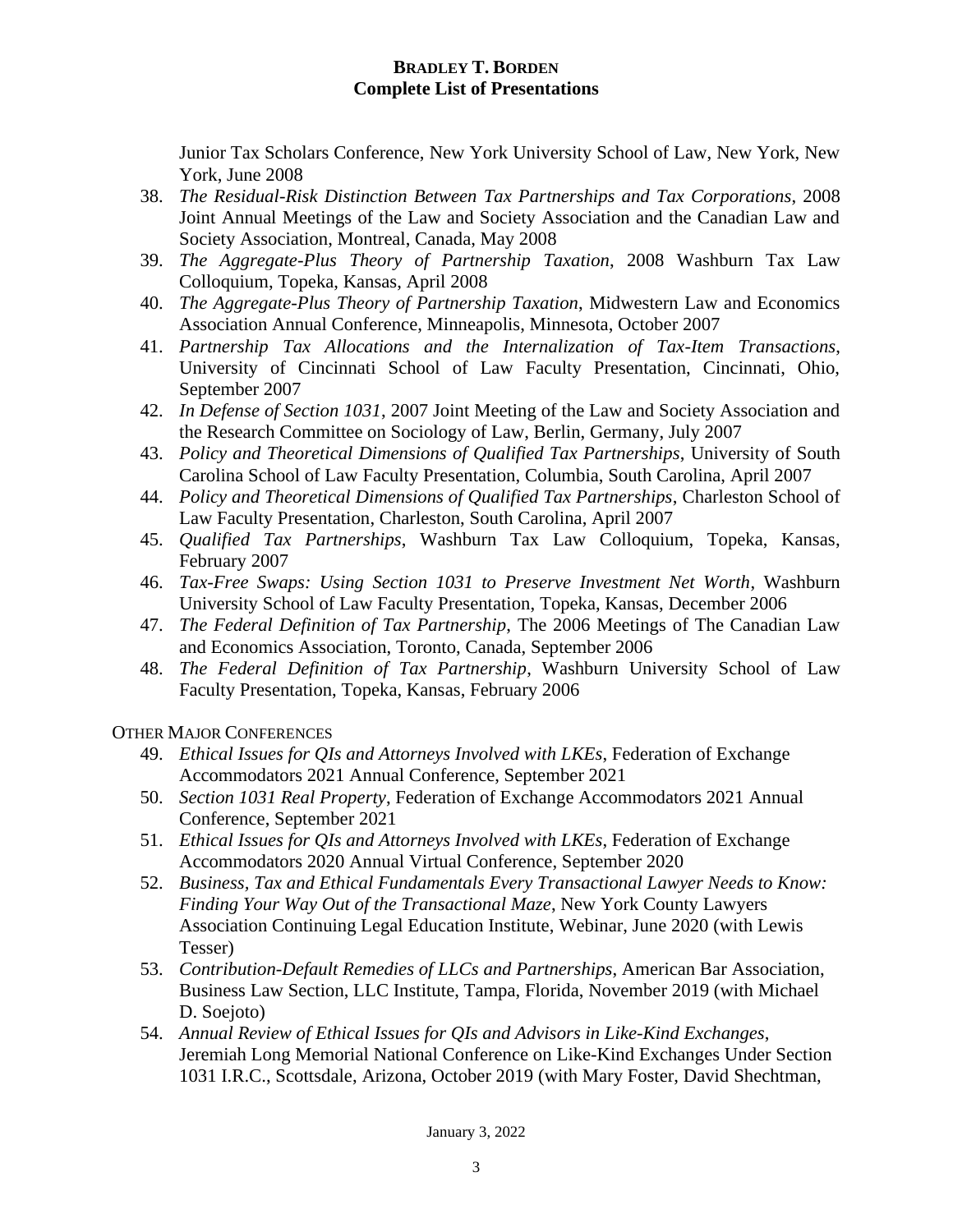Derrick Tharpe)

- 55. *Installment Sale Adjuncts/Substitutes to Exchanges*, Jeremiah Long Memorial National Conference on Like-Kind Exchanges Under Section 1031 I.R.C., Scottsdale, Arizona, October 2019 (with Anne Andrews, Alan Lederman)
- 56. *TICs and DSTs as Replacement Property*, Jeremiah Long Memorial National Conference on Like-Kind Exchanges Under Section 1031 I.R.C., Scottsdale, Arizona, October 2019 (with Dick Lipton, Darryl Steinhause)
- 57. *Annual Review of State Law Issues Affecting Exchanges*, Jeremiah Long Memorial National Conference on Like-Kind Exchanges Under Section 1031 I.R.C., Scottsdale, Arizona, October 2019 (with Ciro Immordino, Mary Foster, Joyce Welch)
- 58. *Hot Like-Kind Exchange Issues*, New York University 78th Annual Institute on Federal Taxation, New York, New York, October 2019 (with Robert D. Schachat)
- 59. *A Financial Analysis of Disguised Sales of Partnership Interests*, Tax Forum, New York, New York, October 2019
- 60. *Related Party Exchanges—Risks and Opportunities*, Federation of Exchange Accommodators 2019 Annual Conference, New Orleans, Louisiana, September 2019
- 61. *Maximizing Capital Gains in Real Estate Transactions*, New York University Federal Restate and Partnerships Tax Conference, Washington, D.C., June 2019 (with James M. Lowy)
- 62. *Basic and Non-Basic Tax Issues for Leasing Lawyers*, Commercial Real Estate Leases 2019, New York State Bar Association, Real Property Law Section, New York, New York, February 2019
- 63. *Don't Get Caught in the Transactional Maze: Income Tax Fundamentals and Their Ethical Implications for the Transactional Lawyer*, New York County Lawyers Association Continuing Legal Education Institute, New York, New York, February 2019 (with Lewis Tesser)
- 64. *Effect of Property Tax Policy and Real Estate Transactions*, NYC Advisory Commission on Property Tax Reform, New York, New York, January 2019 (no published materials)
- 65. *Breaking Up is Hard To Do: Handling Partnership Split-Ups on Sale of Property*, Jeremiah Long Memorial National Conference on Like-Kind Exchanges Under Section 1031 I.R.C., Austin, Texas, November 2018 (with Stephen M. Breitstone, Adam M. Handler, Louis S. Weller)
- 66. *Current Thinking on What is Real Property*, Jeremiah Long Memorial National Conference on Like-Kind Exchanges under Section 1031 I.R.C., Austin, Texas, November 2018 (with Mary B. Foster, Richard M. Lipton, Robert Schachat)
- 67. *Tax Issues in Commercial Leasing*, Commercial Real Estate Leasing, New York State Bar Association, Real Property Law Section, New York, New York, October 2018
- 68. *Maximizing Capital Gains in Real Estate Transactions*, Creative Tax Planning for Real Estate and Partnership Transactions 2018, The American Law Institute Continuing Legal Education, Chicago, Illinois, September 2018 (with James M. Lowy, Andrea Macintosh Whiteway)
- 69. *Real Estate and Partnerships Under the Tax Cuts and Jobs Act*, Creative Tax Planning for Real Estate and Partnership Transactions 2018, The American Law Institute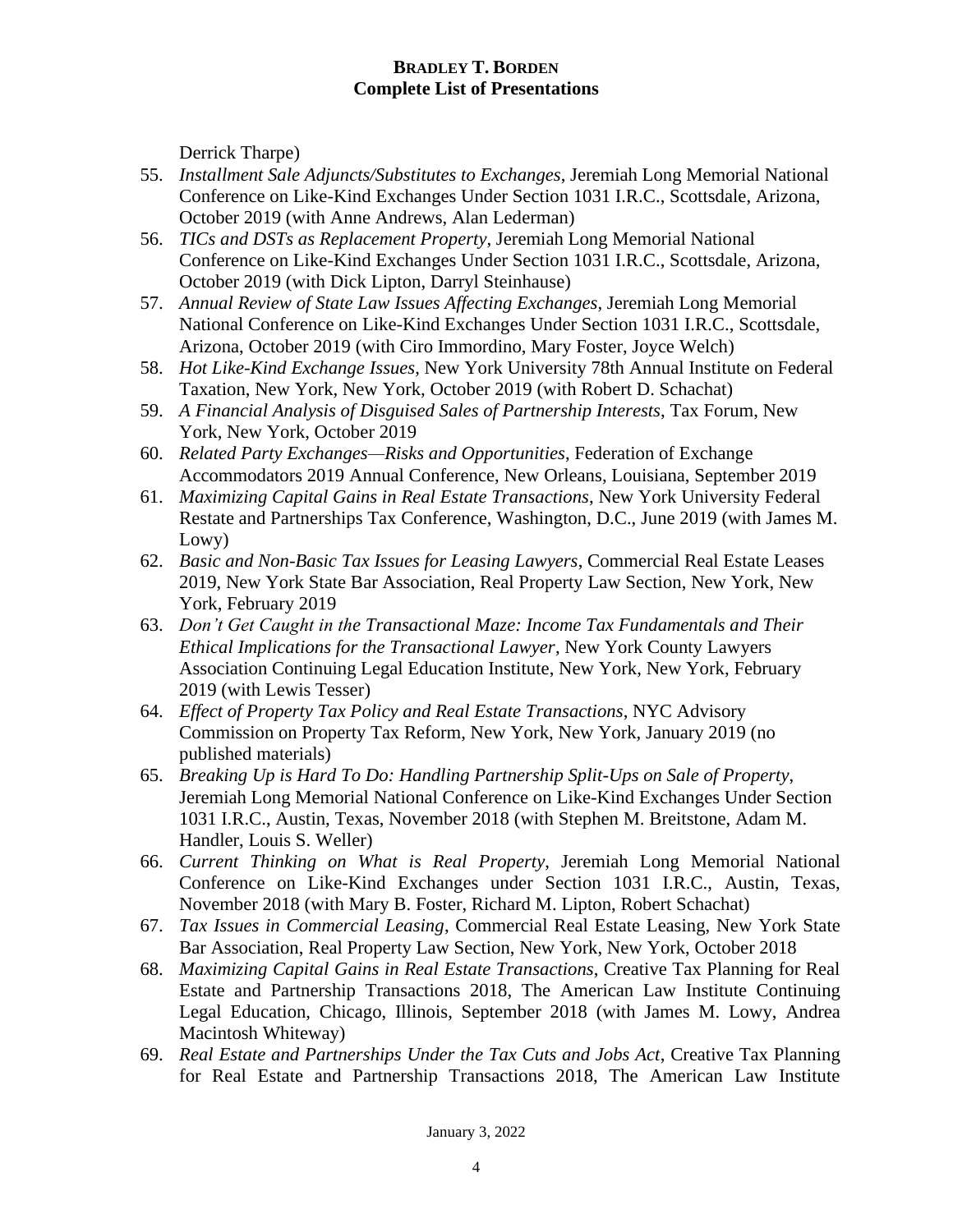Continuing Legal Education, Chicago, Illinois, September 2018 (with Jerald D. August, Richard E. Levine, David Polster, Blake D. Rubin, Bahar A. Schippel, Steven R. Schneider, Stefan F. Tucker, Andrea Macintosh Whiteway)

- 70. *S-Corp and Partnership Taxation, and Potential Implications of the New Tax Code*, New York State Bar Association, Business Law Section Spring Meeting, Business Organizations Law Committee, New York, New York, May 2018 (with Russell Kranzler and Matthew Moisan)
- 71. *Choice-of-Entity Decisions Under the New Tax Act*, National Tax Association 48th Annual Spring Symposium, Washington, D.C., May 2018
- 72. *Implications of IRS Nonacquiescences*, American Bar Association, Section of Taxation, Sales, Exchanges & Basis Committee Meeting, Washington, D.C., May 2018 (with Diana L. Erbsen, Mary B. Foster, R. Matthew Kelley, Howard J. Levine, Steven J. Toomey)
- 73. *"My Principal Purpose in Acquiring Related Party Property Didn't Include Tax Avoidance,"* American Bar Association, Section of Taxation, Sales, Exchanges & Basis Committee Meeting, Washington, D.C., May 2017 (with Christina M. Glendening, Matthew E. Rappaport & Heather Ripley)
- 74. *Section 1038 as an Alternative to Mixing Bowl Transactions*, Bloomberg BNA Tax Advisory Board Meeting, New York, New York, December 2016 (with Mark E. Wilensky & Glenn Johnson)
- 75. *Structuring the Management of an LLC "Board*,*"* American Bar Association, Business Law Section, LLC Institute, Arlington, Virginia, October 2016 (with Christine Hurt & Thomas E. Rutledge)
- 76. *Are Sale-Leasebacks on the Menu?*, American Bar Association, Section of Taxation and Section of Real Property, Trust & Estate Law, Trust & Estate Division, Boston, Massachusetts, October 2016 (with Stephen M. Breitstone, Aaron S. Gaynor & Glenn Johnson)
- 77. *Ensuring an Internal Rate of Return (IRR) Distribution Waterfall Flows Correctly*, University of Texas School of Law 25th Annual LLCs, LPs and Partnerships Conference, Austin, Texas, July 2016
- 78. *Dealing with Unrecaptured Section 1250 Gain in Drop-Swap Cash-Outs*, American Bar Association, Section of Taxation, Sales, Exchanges & Basis Committee Meeting, Washington, D.C., May 2016 (with Katherine E. David & Mark E. Wilensky)
- 79. *Can the Tenant Provide Tax-Free Financing of the Landlord's Construction Costs?*, American Bar Association, Section of Taxation, Sales, Exchanges & Basis Committee Meeting, Los Angeles, California, January 2016 (with Aaron S. Gaynor, Glenn M. Johnson and E. John Wagner, II)
- 80. *Proposed Anti-Fee Waiver Regulations: A Blueprint for Waiving Fees?*, Bloomberg BNA Tax Management Advisory Board Meeting, New York, New York, December 2015 (with Douglas L. Longhofer and Lena E. Smith)
- 81. *The State of Section 1031 Drop-and-Swaps Thirty Years After* Bolker *and* Magneson, The University of Texas School of Law 63rd Annual Taxation Conference, Austin, Texas, December 2015
- 82. *Maximizing Capital Gains in Real Estate Transactions*, New York University 74th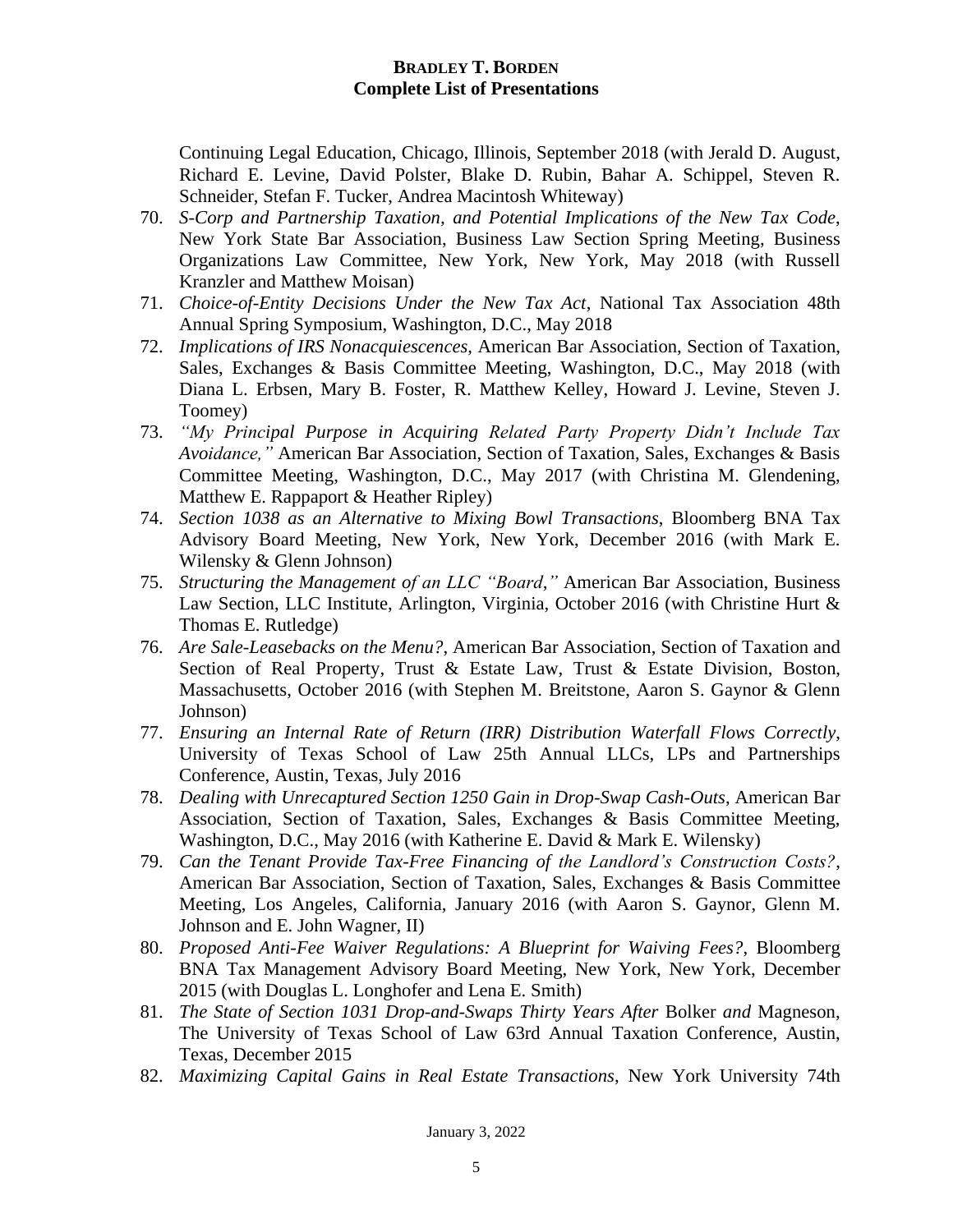Annual Institute on Federal Taxation, San Francisco, California, November 2015 (with James M. Lowy)

- 83. *Did You Really Mean What You Wrote in that IRR Distribution Waterfall?* American Bar Association, Business Law Section, LLC Institute, Alexandria, Virginia, November 2015 (with John Grumbacher, Thomas Kaufman & Steven Schneider)
- 84. *Maximizing Capital Gains in Real Estate Taxation*, New York University 74th Annual Institute on Federal Taxation, New York, New York, October 2015 (with James M. Lowy)
- 85. *Hot Topics Regarding Section 1031 Exchanges*, Philadelphia Bar Association Tax Section CLE, Philadelphia, Pennsylvania, October 2015 (with David Shechtman)
- 86. Moderator, *The Long and the Short of the Effects of* Long *on Long Term Capital Gains*, American Bar Association, Section of Taxation, Sales, Exchanges & Basis Committee Meeting, Washington, D.C., May 2015 (with Danshera Cords, Sandy Irving, Calvin H. Johnson & Charles H. Kim)
- 87. Panelist, *Non-Entity Real Estate Structures*, American Bar Association, Business Law Section, LLCs, Partnerships and Unincorporated Entities Committee, 2014 LLC Institute, Alexandria, Virginia, October 2014 (with Daniel F. Cullen)
- 88. Moderator, *Duties of an Attorney in a Basic Section 1031 Exchange*, American Bar Association, Section of Taxation, Sales, Exchanges & Basis Committee Meeting, Denver, Colorado, September 2014 (with Suzanne Goldstein Baker, Howard J. Levine & Beat U. Steiner)
- 89. Moderator, *TICs and DST Transactions: They're Back!*, American Bar Association, Section of Taxation, Sales, Exchanges & Basis Committee Meeting, Washington, D.C., May 2014 (with Daniel F. Cullen & Darryl Steinhause)
- 90. *Related Party Exchanges*, Federation of Exchange Accommodators 2014 Northeast Regional Meeting, Philadelphia, Pennsylvania, April 2014
- 91. Panelist, North Central *and Its Implications for Related Party Exchanges*, American Bar Association, Section of Taxation, Sales, Exchanges & Basis Committee Meeting, Phoenix, Arizona, January 2014 (with Alan S. Lederman)
- 92. Panelist, *Tax Planning Workshop: Drop & Swap and Section 704(c)(2) Strategies*, ABA Tax Section CLE Webinar and Teleconference, December 2013 (with Mark E. Wilensky, Stephen M. Breitstone, Lou Weller, Donna M. Crisalli, Clifford M. Warren)
- 93. Panelist, *Partnership and LLC Reorganizations*, American Bar Association, Business Law Section, LLCs, Partnerships and Unincorporated Entities Committee, 2013 LLC Institute, Alexandria, Virginia, October 2013 (with Brian J. O'Connor and Steven R. Schneider)
- 94. *Individual and Partnership Tax Developments*, Tulane Tax Institute, New Orleans, Louisiana, October 2013
- 95. Panelist, *The Very Rare Find: A Section 1031 Collectible Exchange with Definite Answers*, American Bar Association, Section of Taxation, Sales, Exchanges & Basis Committee Meeting, San Francisco, California, September 2013 (with Alan Lederman, Suzanne Goldstein Baker, Timothy Shortess, Donna M. Crisalli)
- 96. Panelist, *Front Page News: Tax Reform and Section 1031*, American Bar Association Section of Taxation, Sales, Exchanges & Basis Committee Meeting, Washington, D.C.,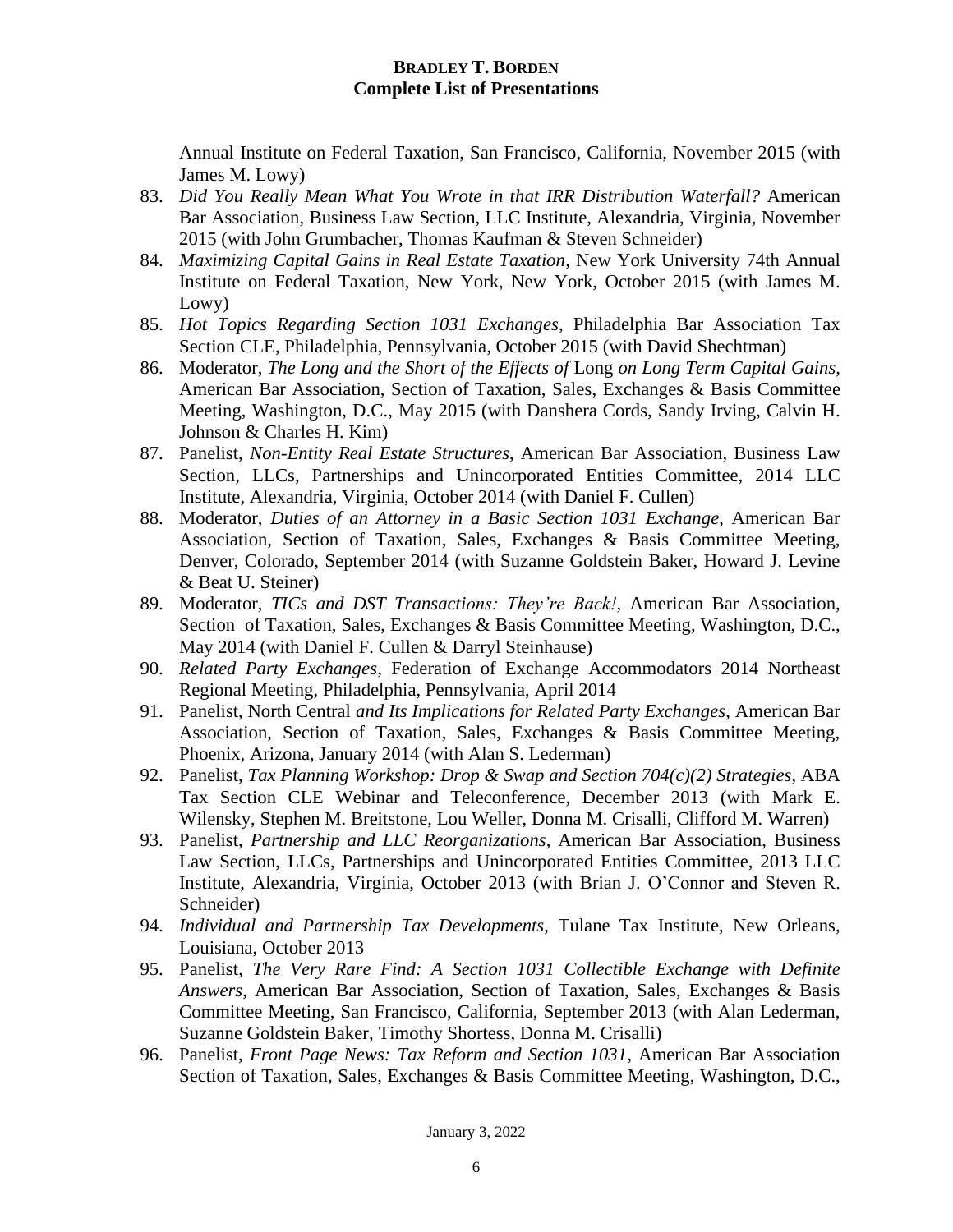May 2013 (with Mary B. Foster, David E. Franasiak, Max A. Hansen & David Shechtman)

- 97. *Building on Land Already Owned & Related Party Issues*, Federation of Exchange Accommodators 2013 Northeast Regional Meeting, Philadelphia, Pennsylvania, April 2013
- 98. *Dirt Lawyers, Dirty REMICs*, American Bar Association Real Property, Trust & Estate Law Section's Legal Education and Uniform Law Group, Professors' Corner Teleconference, February 13, 2013 (with David J. Reiss)
- 99. Panelist, *Tax Issues Involving Flawed Securitizations*, American Bar Association Section of Taxation, Sales, Exchanges & Basis Committee Meeting, Orlando, Florida, January 2013 (with Alan S. Lederman & John W. Rogers, III)
- 100. *REMICs*, Idaho State Tax Institute, Pocatello, Idaho, November 2012
- 101. *Conservation Easements*, Idaho State Tax Institute, Pocatello, Idaho, November 2012 (with Andrew M. Wayment)
- 102. *Is It Treated as a Sale? Something Else?—Part III: Issues Surrounding Tax Ownership of U.S. Residential Mortgage Debt*, American Bar Association Section of Taxation and Section of Real Property, Trust & Estate Law, Trust and Estate Division, Sales, Exchanges & Basis Committee Meeting, Boston, Massachusetts, September 2012 (with Alan S. Lederman)
- 103. *Professional Ethics in the Transactional Setting*, PLI Pocket MBA: Summer 2012, San Francisco, California, June 2012 (with Dennis J. Ventry, Jr.)
- 104. *Financial Analysis of Non-Corporate Entities*, PLI Pocket MBA: Summer 2012, San Francisco, California, June 2012
- 105. Panelist, *Is It Treated as a Sale? Lease? Financing? Part II*, American Bar Association Section of Taxation, Sales, Exchanges & Basis Committee Meeting, Washington, D.C., May 2012
- 106. Panelist, *Build-to-Suit or Full-of-Boot: Analyzing Exchanges Involving Leasehold Improvements Constructed by a QI or EAT*, American Bar Association Section of Taxation, Sales, Exchanges & Basis Committee Meeting, San Diego, California, February 2012
- 107. Panelist, *Check-the-Box* Bramblett*? Alternative Structures for Capital Gain Step-Up Planning*, American Bar Association Section of Taxation and Section of Real Property, Trust & Estate Law, Trust and Estate Division, Sales, Exchanges & Basis Committee Meeting, Denver, Colorado, October 2011
- 108. Panelist, *Section 1031 Developments*, American Bar Association Section of Taxation, Sales, Exchanges & Basis Committee Meeting, Washington, D.C., May 2011
- 109. Panelist, *The Green Economy: Can It Blossom Under Section 1031?*, American Bar Association Section of Taxation, Sales, Exchanges & Basis Committee Meeting, Washington, D.C., May 2011
- 110. Panelist, *Section 1031 Developments*, American Bar Association Section of Taxation, Sales, Exchanges & Basis Committee Meeting, Boca Raton, Florida, January 2011
- 111. *The Effect of Like-Kind Property on the Section 704(c) Anti-Mixing Bowl Rules*, BNA Tax Management Advisory Board Meeting, New York, New York, December 2010
- 112. Moderator, *Like-Kind Exchange Current Developments*, American Bar Association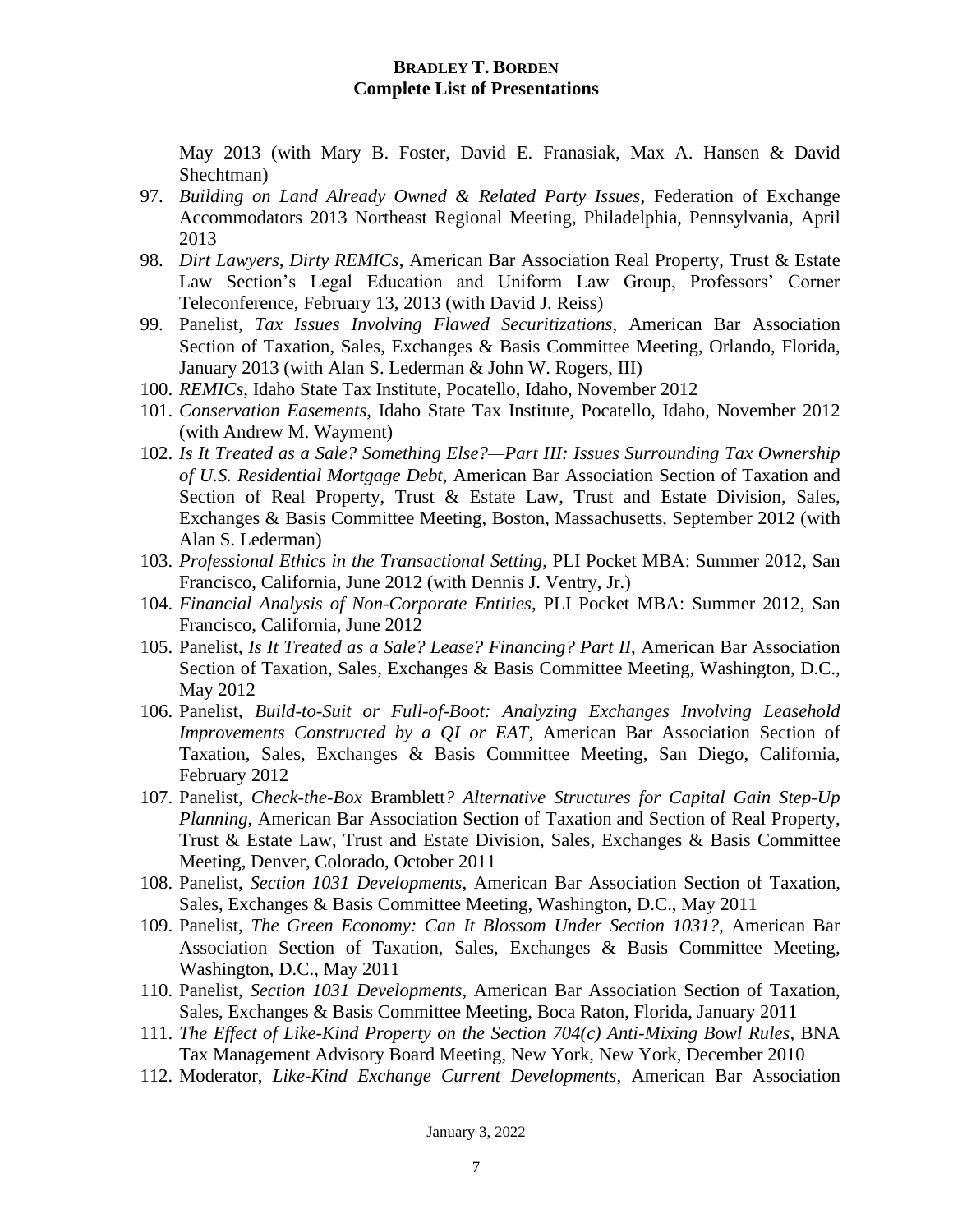Section of Taxation and Section of Real Property, Probate and Trust Law Joint Meeting, Sales, Exchanges & Basis Committee Meeting, Toronto, Canada, September 2010

- 113. Panelist, *How to Select a Section 1031 QI*, 28<sup>th</sup> Annual Advanced Tax Law Course, Texas Bar Association, Dallas, TX, August 2010
- 114. Panelist, *Section 1031 Topics*, American Bar Association Section of Taxation and Section of Real Property, Probate and Trust Law Joint Meeting, Sales, Exchanges & Basis Committee Meeting, Chicago, Illinois, September 2009
- 115. Panelist, *Meltdowns in the Section 1031 Neighborhood*, 25<sup>th</sup> Annual Texas Federal Tax Institute, San Antonio, Texas, June 2009 (with Todd D. Keator and Kevin Thomason)
- 116. Panelist, *Sales and Exchanges in Workouts*, American Bar Association Section of Taxation Meeting, Sales, Exchanges & Basis Committee, New Orleans, Louisiana, January 2009
- 117. *Workout-Driven Exchanges*, BNA Tax Management Advisory Board Meeting, New York, New York, December 2008 (with Todd D. Keator)
- 118. Panelist, *Conflicts Check: Who's Your Client? What's the Scope? Should you Take the Work?*, University of Texas School of Law 56th Annual Taxation Conference, Austin, Texas – November 2008
- 119. Panelist, *Vacation Homes & Other Qualified Use Conundra*, Jeremiah Long Memorial National Conference on Like-Kind Exchanges Under Section 1031 IRC, Scottsdale, Arizona – October 2008
- 120. Panelist, *Intangible Property under Section 1031*, Jeremiah Long Memorial National Conference on Like-Kind Exchanges Under Section 1031 IRC, Scottsdale, Arizona – October 2008
- 121. Panelist, *Open Issues in Deferred Exchanges 15 Years Later (including newly issued regulations under §468B)*, Jeremiah Long Memorial National Conference on Like-Kind Exchanges Under Section 1031 IRC, Scottsdale, Arizona – October 2008
- 122. Moderator, *Section 1031 Like-Kind Real Property*, American Bar Association Section of Taxation and Section of Real Property, Probate and Trust Law Joint Meeting, Sales, Exchanges & Basis Committee Meeting, San Francisco, California – September 2008
- 123. Panelist, *Conflicts Check: Who's Your Client? What's the Scope? Should you Take the Work?* American Bar Association Section of Taxation Meeting, Joint Session of Standards of Tax Practice, Civil & Criminal Tax Penalties Young Lawyers Forum, Washington, D.C., May 2008
- 124. Moderator, *Property Held for Sale vs. Held for Exchange*, American Bar Association Section of Taxation Meeting, Sales, Exchanges & Basis Committee Meeting, Washington, D.C. – May 2008
- 125. Moderator, *Sales and Exchanges: Current Developments*, American Bar Association Section of Taxation Meeting, Sales, Exchanges & Basis Committee Meeting, Washington, D.C. – May 2008
- 126. *State Tax Issues in the 1031 Exchange Process*, 2008 Federation of Exchange Accommodators Mid-Year Conference, Atlanta, Georgia – April 2008
- 127. *Debt Financing and Carry Back Financing Issues*, 2008 Federation of Exchange Accommodators Mid-Year Conference, Atlanta, Georgia – April 2008
- 128. Panelist, *Just What Is Real Property for Tax Purposes?* American Bar Association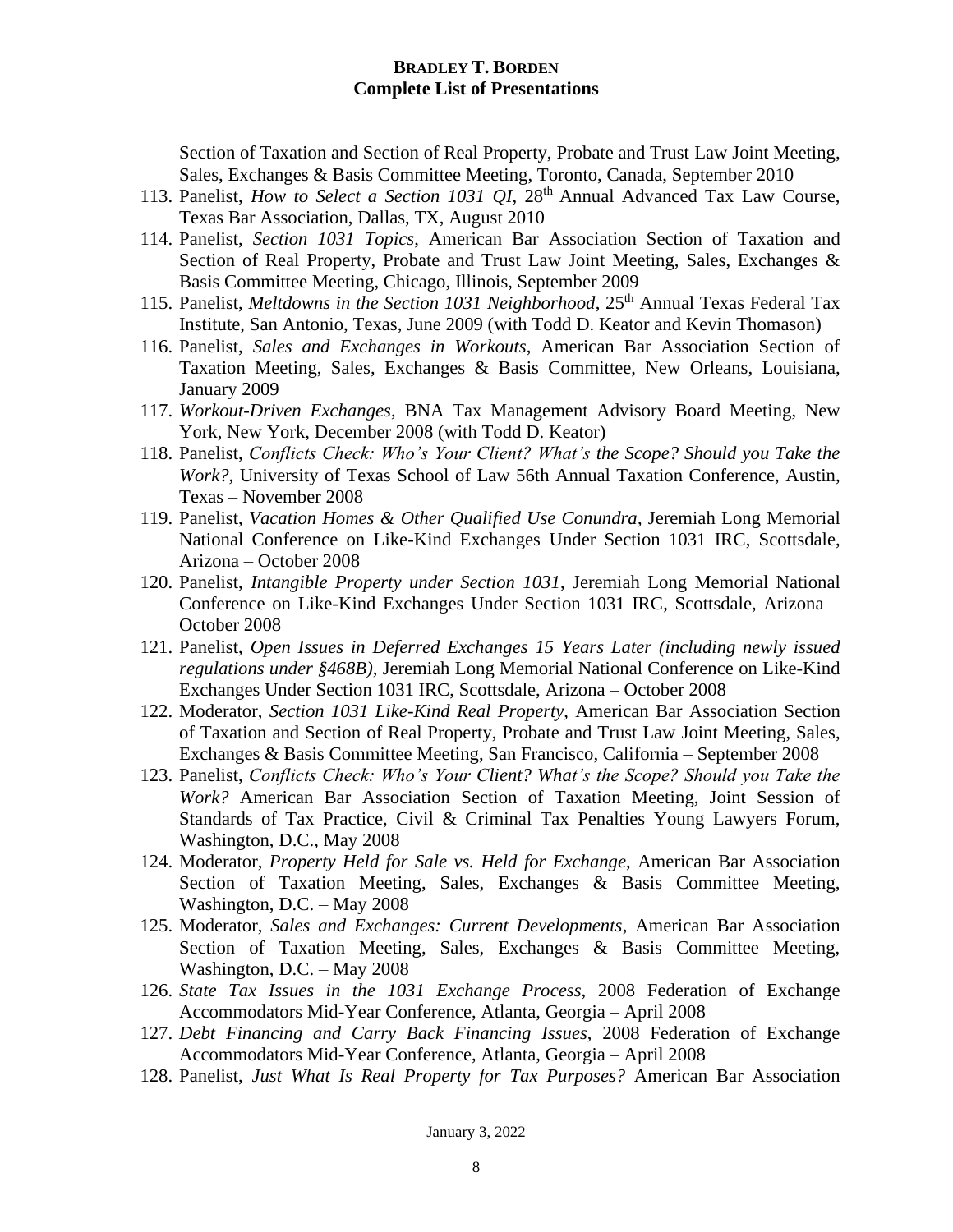Section of Taxation Meeting, Real Estate Committee, Lake Las Vegas, Nevada, January 2008

- 129. Panelist, *Sales and Exchanges: Current Developments*, American Bar Association Section of Taxation Meeting, Sales, Exchanges & Basis Committee, Lake Las Vegas, Nevada, January 2008
- 130. Moderator, *The Other Starker Exchange: Analyzing Exchanges Involving Contract Rights or Options*, American Bar Association Section of Taxation Meeting, Sales, Exchanges & Basis Committee, Lake Las Vegas, Nevada, January 2008
- 131. *The Nuanced Differences Between Partnership and S Corporation Flow-Through Taxation*, 49th Annual Idaho State Tax Institute, Pocatello, Idaho – November 2007
- 132. Panelist, *Sales and Exchanges: Current Developments*, American Bar Association Section of Taxation and Section of Real Property, Probate and Trust Law Joint Meeting, Sales, Exchanges & Basis Committee Meeting, Vancouver, British Columbia, September 2007
- 133. *Tax Consequences of Foreclosures and Distressed Property Transfers: From the Subprime to the Ridiculous*, American Bar Association Section of Taxation and Section of Real Property, Probate and Trust Law Joint Meeting, Sales, Exchanges & Basis Committee Meeting, Vancouver, British Columbia, September 2007
- 134. Moderator, *Trends and Traps Under Section 1031: What Does and Doesn't Work Under Recent Like-Kind Exchange Guidance*, American Bar Association Section of Taxation Teleconference, Moderator, May 2007
- 135. Moderator, *Practical Implications of Securities Basis Reporting," Panelist, "Economic Substance—Will it Invade Everyday Transactions?* American Bar Association Section of Taxation Meeting, Sales, Exchanges & Basis Committee Meeting, Washington, D.C. – May 2007
- 136. *Multi-State Tax Issues*, 2007 Federation of Exchange Accommodators Mid-Year Conference, Washington, D.C., April 2007
- 137. Panelist, *Sales and Exchanges: Current Developments*, American Bar Association Section of Taxation Meeting, Sales, Exchanges & Basis Committee Meeting, Hollywood, Florida, January 2007
- 138. Moderator, *Sales and Exchanges of Leases (Part III)*, American Bar Association Section of Taxation Meeting, Sales, Exchanges & Basis Committee Meeting, Hollywood, Florida, January 2007
- 139. *Tax Opinions in TIC Offerings and Reverse TIC Exchanges*, BNA Tax Management Advisory Board Meeting, New York, New York, December 2006 (with Todd D. Keator)
- 140. Panelist, *Sales and Exchanges: Current Developments*, American Bar Association Section of Taxation and Section of Real Property, Probate and Trust Law Joint Meeting, Sales, Exchanges & Basis Committee Meeting, Denver, Colorado, October 2006
- 141. Moderator, *Sales and Exchanges of Leases (Part II)*, American Bar Association Section of Taxation and Section of Real Property, Probate and Trust Law Joint Meeting, Sales, Exchanges & Basis Committee Meeting, Denver, Colorado, October 2006
- 142. *Sales and Exchanges of Leases*, 43rd Annual Kansas Accountants Tax Conference, Topeka, Kansas, October 2006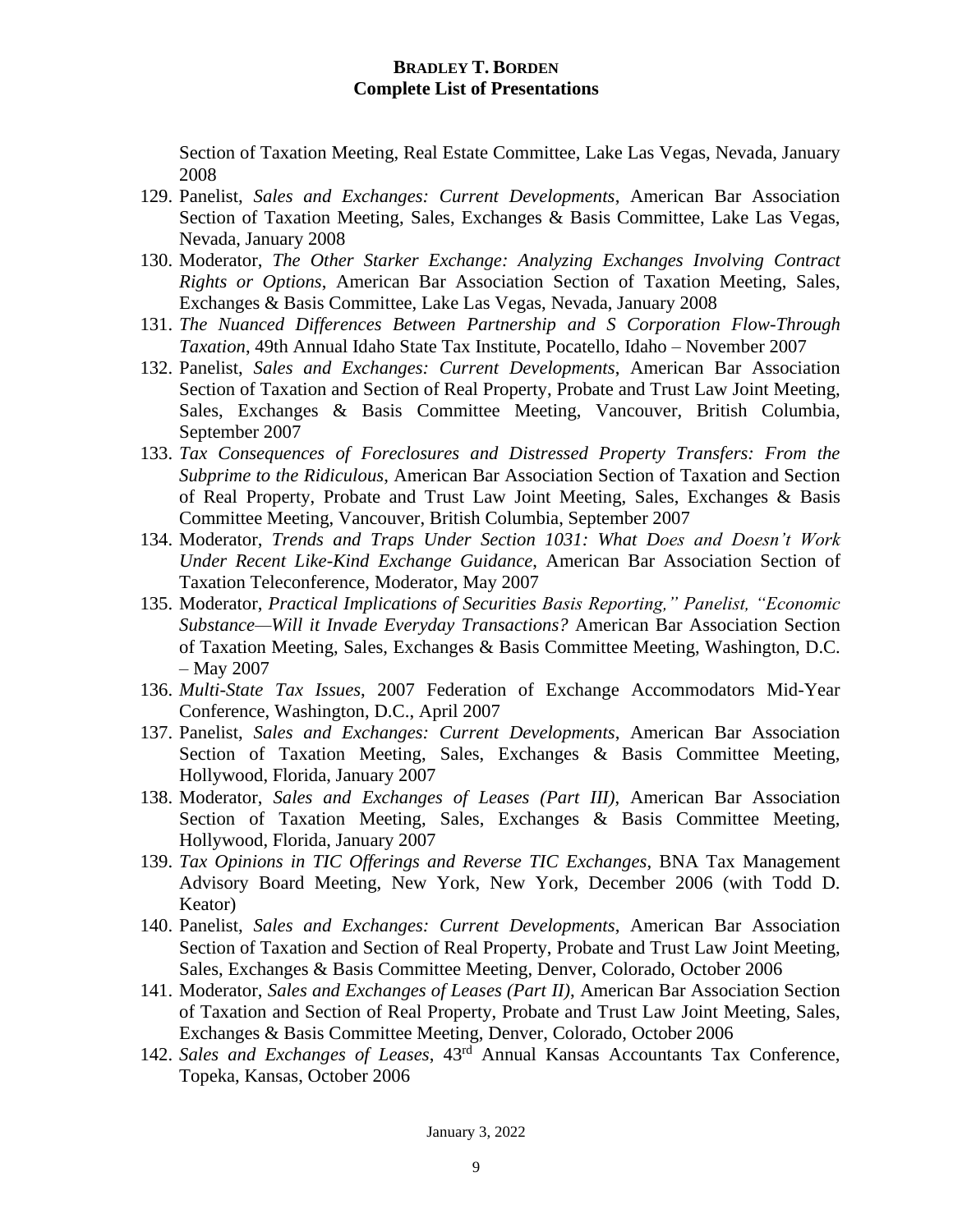- 143. *Recent Developments in Tax Law*, Washburn University School of Law, Recent Developments in the Law, Topeka, Kansas, June 2006 (with J. Scott MacBeth and Gregg C. Goodwin)
- 144. *Conservation Easements & Water Rights*, 2006 Federation of Exchange Accommodators Mid-Year Conference, Philadelphia, Pennsylvania, May 2006
- 145. *ABC's of Legal Entities*, 2006 Federation of Exchange Accommodators Mid-Year Conference, Philadelphia, Pennsylvania, May 2006
- 146. Panelist, *Sale and Exchanges of Leases (Part I)*, American Bar Association Section of Taxation, Sales, Exchanges & Basis Committee Meeting, Washington, D.C., May 2006
- 147. Panelist, *Sales and Exchanges: Current Developments*, American Bar Association Section of Taxation, Sales, Exchanges & Basis Committee Meeting, Washington, D.C., May 2006
- 148. Panelist, *Sales and Exchanges: Current Developments*, American Bar Association Section of Taxation and Section of Real Property, Probate and Trust Law Joint Meeting, Sales, Exchanges & Basis Committee Meeting, San Diego, California, February 2006
- 149. *Revisiting the Federal Tax Definition of Partnership and the Section 761(a)(1) Election in the TIC Environment*, BNA Tax Management Advisory Board Meeting, New York, New York, December 2005
- 150. *Exchanges of Partnership Interests for Services*, CBIZ Tax Conference 2005, Tucson, Arizona, November 2005
- 151. *New Ideas in Tax-Deferred Exchanges*, 47th Annual Idaho State Tax Institute, Pocatello, Idaho, November 2005 (with Max Hansen)
- 152. *Tax and Legal Issues in Partnership Formation*, 42nd Annual Kansas Accountants Tax Conference, Topeka, Kansas, October 2005 (with Craig J. Albers and Kevin D. Chambers)
- 153. Panelist, *Real Estate Exchanges: All State Survey*, American Bar Association Section of Taxation and Section of Real Property, Probate and Trust Law, Sales, Exchanges & Basis Committee Meeting, San Francisco, California, September 2005
- 154. Panelist, *Automation of Rule-Oriented Tax Computations*, American Bar Association Section of Taxation and Section of Real Property, Probate and Trust Law, Sales, Exchanges & Basis Committee Meeting, San Francisco, California, September 2005
- 155. *Federal Tax Update*, Washburn University School of Law, Recent Developments in the Law, Topeka, Kansas, June 2005 (with J. Scott MacBeth and Gregg C. Goodwin)
- 156. *Tax-Free Section 1031 Exchanges*, Third Annual Tax Symposium, New Mexico Bar Association, Albuquerque, New Mexico, June 2005
- 157. Moderator, *Sales and Exchanges: Current Developments*, American Bar Association Section of Taxation, Sales, Exchanges & Basis Committee Meeting, Washington, D.C., May 2005
- 158. *Advanced 1031 Topics*, 51st Annual Spring Tax Institute of the University of Iowa College of Law and Iowa State Bar Association, Iowa City, Iowa, May 2005
- 159. *1031 Exchanges*, Ellis County Bar Association Continuing Legal Education Seminar, Hays, Kansas, May 2005
- 160. Co-Moderator, *Like-Kind Exchanges: Emerging Issues*, American Bar Association and the ABA Center for Continuing Legal Education Last Wednesday Teleconference,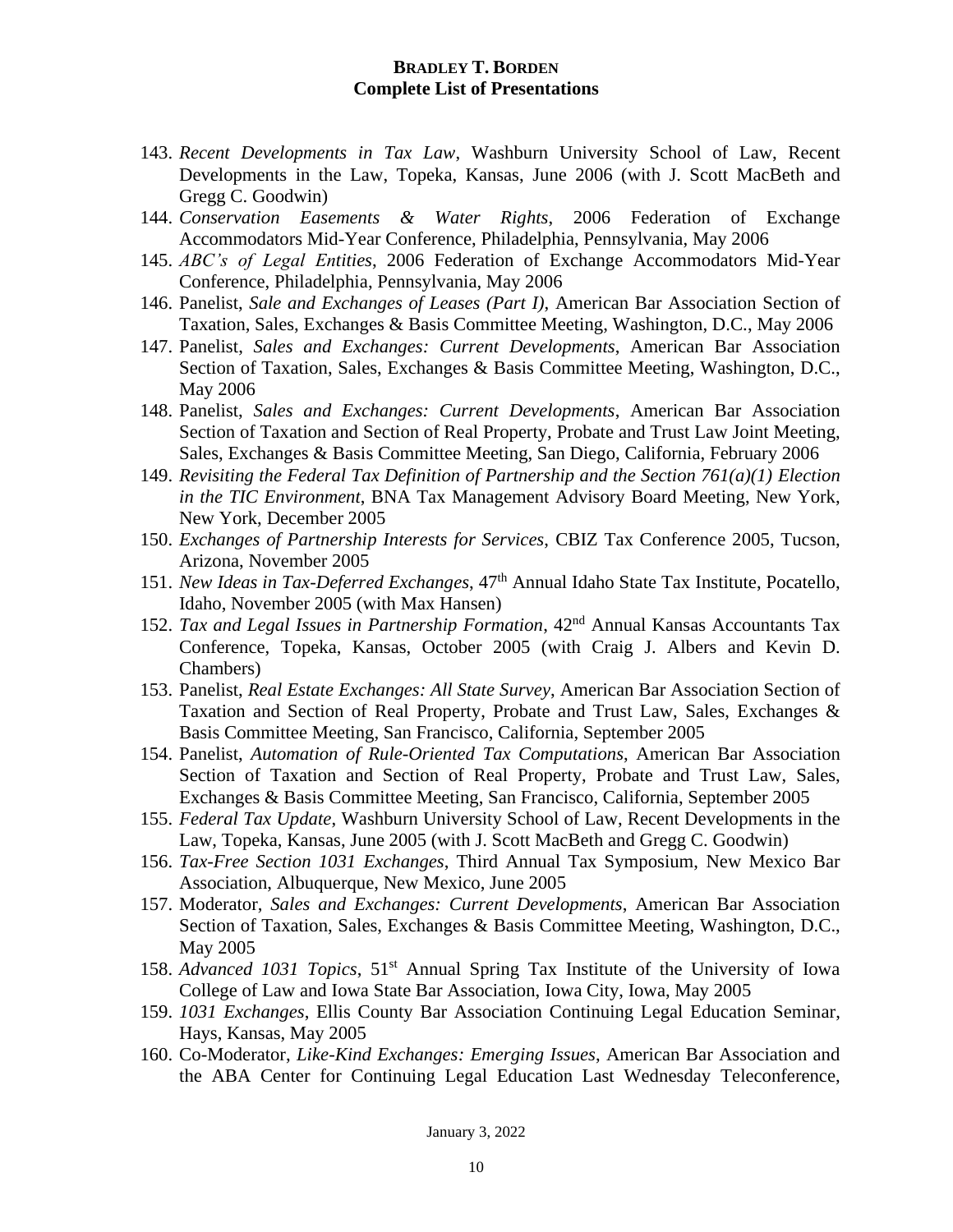January 2005

- 161. Panelist, *Preventing the Perfect Storm: Managing the Intersection of Legal, Tax, and Ethical Issues when Advising Clients Regarding the Formation of Legal Entities*, Washburn University School of Law Business and Transactional Law Center, Topeka, Kansas, January 2005
- 162. Panelist, *Co-investment or Partnership: Drawing the Line*, American Bar Association Section of Taxation, Partnerships and LLCs Committee Meeting, San Diego, California, January 2005
- 163. Panelist, *Exchanging "Cats and Dogs"—Exchanges of Oil and Gas Interests, Exchanges of New and Used Aircraft and Syndicated Interests in Aircraft, Exchanges of Personal Property Under NAICS*, American Bar Association Section of Taxation, Partnerships and LLCs Committee Meeting, San Diego, California, January 2005
- 164. *10 Reasons Why we don't Like S-Corporations*, 54th Annual Kansas Society of Certified Public Accountants Kansas Tax Conference, Overland Park, Kansas, November 2004
- 165. *TICs & Build-to-Suit Techniques under Section 1031*, 52nd Annual University of Texas School of Law Taxation Conference, Houston, Texas, November 2004
- 166. *1031 Exchanges: Build-to-Suit Transactions and Tenancy-in-Common Arrangements*, 41st Annual Kansas Accountants Tax Conference, Topeka, Kansas, October 2004
- 167. Panelist, *Maximizing Capital Gain in Sales of Real Estate*, American Bar Association Section of Taxation and Section of Real Property, Probate and Trust Law, Boston, Massachusetts, October 2004
- 168. Moderator, *Section 1031 Update*, American Bar Association Section of Taxation and Section of Real Property, Probate and Trust Law, Sales, Exchanges & Basis Committee Meeting, Boston, Massachusetts, October 2004
- 169. Panelist, *State Tax Issues in 1031 Exchanges*, American Bar Association Section of Taxation and Section of Real Property, Probate and Trust Law, State and Local Taxes Committee Meeting, Boston, Massachusetts, October 2004
- 170. *Like-Kind Exchanges: Exchanges of Partial Interests and Build-to-Suit Issues*, 39th Annual Southern Federal Tax Institute, Atlanta, Georgia, September 2004
- 171. *Section 1031 Developments: Leasehold Improvements Exchanges, Tenancy-in-Common Arrangements, and Related-Party Exchanges*, Texas Bar Association Advanced Tax Law Course, San Antonio, Texas, September 2004
- 172. *Unearthing Neglected and Emerging Issues of Section 1031 Real Estate Transactions*, BNA Tax Management Advisory Board Meeting, New York, New York, June 2004
- 173. *Theories of Section 1031 Exchange Relativity*, American Bar Association Section of Taxation, Sales, Exchanges & Basis Committee Meeting, Moderator, Washington, D.C., May 2004
- 174. *Section 1031 Update*, American Petroleum Institute 70<sup>th</sup> Annual Federal Tax Forum. Houston, Texas, April 2004
- 175. *Survey of Special Tax Issues Related to Section 1031 Exchanges*, American Bar Association/Property Tax Institute, 13<sup>th</sup> Annual Advanced Sales/Use Tax & Advanced Property Tax Seminars, New Orleans, Louisiana, March 2004
- 176. *Techniques for Minimizing Texas Franchise Taxes*, University of Houston Law Foundation's Advising Small Businesses, Dallas, Texas, March 2004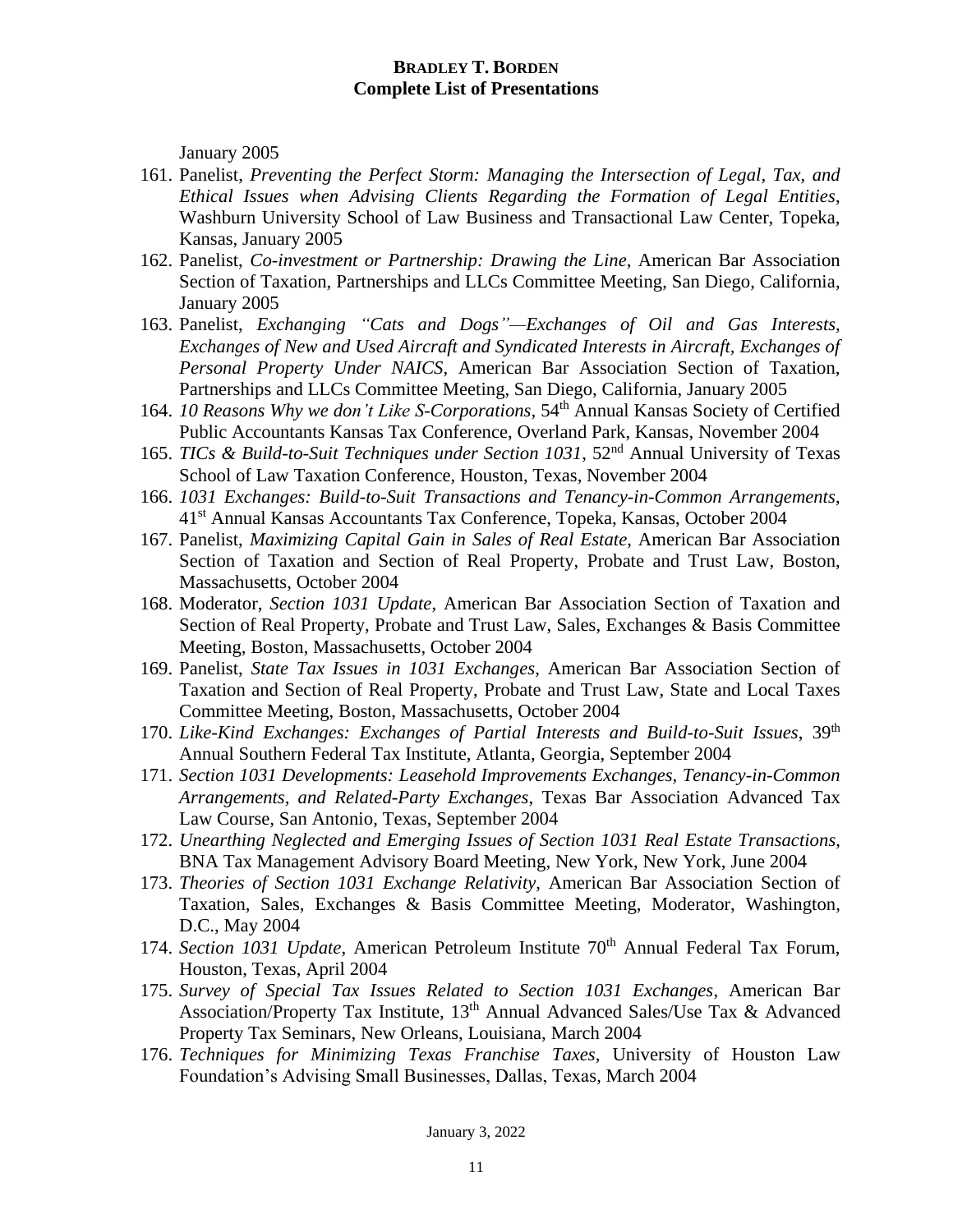- 177. *Techniques for Minimizing Texas Franchise Taxes*, University of Houston Law Foundation's Advising Small Businesses, Houston, Texas, February 2004
- 178. *10 Reasons Why We Don't Like S-Corporations*, San Antonio Society of CPA's Master's Collection Gallery of Tax and Legal CPE, San Antonio, Texas, February 2004 (with W. Richey Wyatt)
- 179. Panelist, *1031 Current Developments*, American Bar Association Section of Taxation Midyear Meeting, Sales, Exchanges & Basis Committee Meeting, Kissimmee, Florida, January 2004
- 180. Moderator, *State Transfer Taxes: Pitfalls and Planning Opportunities*, Real Estate Committee Meeting, Kissimmee, Florida, January 2004
- 181. Panelist, *Ongoing Project: Multi-State Guide Summary*, 9<sup>th</sup> Annual National Conference and General Membership Meeting of the Federation of Exchange Accommodators, Las Vegas, Nevada, October 2003
- 182. Panelist, "Leasehold Exchange Techniques in Build-to-Suit Exchanges, 9<sup>th</sup> Annual National Conference and General Membership Meeting of the Federation of Exchange Accommodators, Las Vegas, Nevada, October 2003
- 183. *Techniques for Minimizing Texas Franchise Taxes*, University of Houston Law Foundation's Advising Small Businesses, Dallas Texas, October 2003
- 184. Panelist, *Joint Section Program: Reloading the Real Estate and Tax Law Matrix of Section 1031 Exchanges*, American Bar Association Section of Taxation and Section of Real Property, Probate and Trust Law, Chicago, Illinois, September 2003
- 185. Panelist, *Issues in Obtaining Capital Gain Treatment in Dispositions of Real Estate and Other Assets*, American Bar Association Section of Taxation and Section of Real Property, Probate and Trust Law, Sales, Exchanges & Basis Committee Meeting, Chicago, Illinois, September 2003
- 186. *Techniques for Minimizing Texas Franchise Taxes*, University of Houston Law Foundation's Advising Small Businesses, Houston, Texas, September 2003
- 187. *Tax Liability for General Practitioners, Part III. Like-Kind Exchanges in Today's 1031 Environment: A Guide for the Real Estate and Business Law Practitioner,* State Bar of New Mexico 2003 Annual Convention, Tucson, Arizona, July 2003
- 188. *Section 1031 Tax-Free Exchanges: Trends and Developments*, Houston CPA Society's 8<sup>th</sup> Annual CPE Family Conference, Galveston, Texas, June 2003
- 189. *From the Ground Up: An In-Depth Analysis of Build-to-Suit and Related Party Exchanges*, 19<sup>th</sup> Annual Texas Federal Tax Institute, San Antonio, Texas, June 2003
- 190. Panelist, *Section 121: The Road Not Taken and the Questions that Remain*, American Bar Association Section of Taxation Sales, Exchanges & Basis Committee Meeting, Washington, D.C., May 2003
- 191. Panelist, *Beyond Rev. Proc. 2000-37: Safe Harbor and Non-Safe Harbor Build-to-Suit Exchanges,* American Bar Association Section of Taxation Sales, Exchanges & Basis Committee Meeting, Panelist, Washington, D.C., May 2003
- 192. Moderator, *Excluding Gain from the Sale of a Principal Residence*, American Bar Association Section of Taxation Real Estate Committee Meeting, Panel Washington, D.C., May 2003
- 193. *Practical Legal and Tax Considerations for the Closely Held Business in Texas*,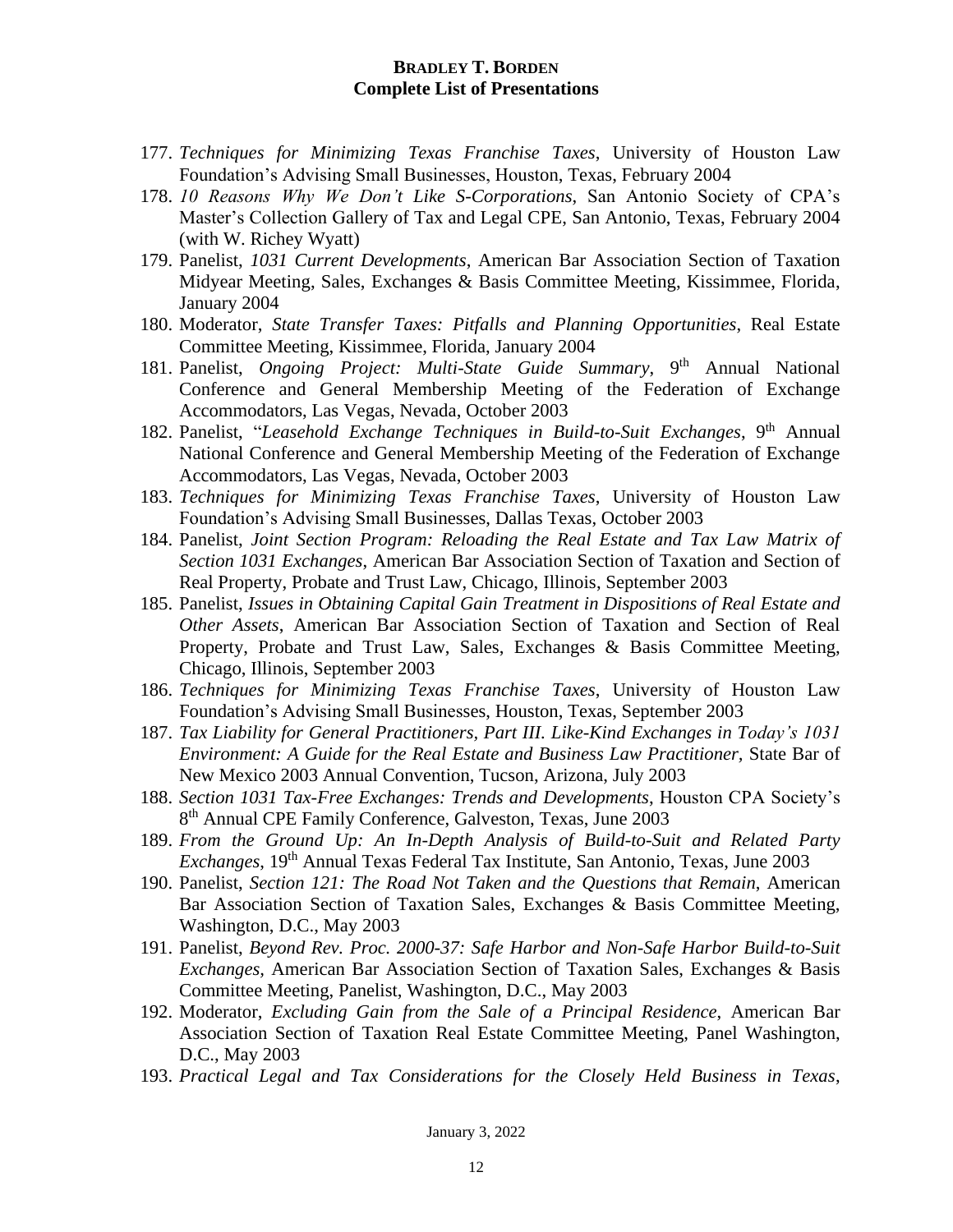Southeast Texas Chapter of the Texas Society of Certified Public Accountants, Beaumont, Texas, January 2003 (with W. Richey Wyatt)

- 194. Moderator, *State Tax Issues that Impact Section 1031 Exchanges*, American Bar Association Section of Taxation Sales, Exchanges & Basis Committee Meeting, San Antonio, Texas, January 2003
- 195. *Recent Developments Relating to Exchanges of Build-to-Suit Properties*, BNA Tax Management Advisory Board Meeting, New York, New York, December 2002
- 196. *Creative Structuring of Tax-Deferred Exchanges Under IRC Section 1031*, Texas Society of Certified Public Accountants Annual CPE Exposition, Houston, Texas, December 2002
- 197. *Creative Structuring of Tax-Deferred Exchanges Under IRC Section 1031*, Texas Society of Certified Public Accountants Annual CPE Exposition, San Antonio, Texas, December 2002
- 198. *Creative Structuring of Tax-Deferred Exchanges Under IRC Section 1031*, Texas Society of Certified Public Accountants Annual CPE Exposition, Arlington, Texas, December 2002
- 199. *Like-Kind Exchanges in Today's Section 1031 Environment*, University of Texas School of Law 50<sup>th</sup> Annual Taxation Conference, Austin, Texas, November 2002
- 200. *Tax-Free Exchanges of Small Businesses and Their Assets*, University of Houston Law Foundation's Advising Small Businesses and Start-Ups, Dallas, Texas, October 2002
- 201. *Tax-Free Exchanges of Small Businesses and Their Assets*, University of Houston Law Foundation's Advising Small Businesses and Start-Ups, Houston, Texas, October 2002
- 202. *Income Tax—Medical Deductions for Long-Term Care*, University of Texas 4<sup>th</sup> Annual Intermediate Estate Planning, Guardianship and Elder Law Conference, Galveston, Texas, August 2002
- 203. *Planning for Distributions from Retirement Plans: A Guide Through the Maze*, University of Texas 4<sup>th</sup> Annual Intermediate Estate Planning, Guardianship and Elder Law Conference, Galveston, Texas, August 2002
- 204. *Tax-Free Exchanges of Real Estate*, University of Houston Law Foundation's Real Estate Documents, Workouts and Closings, Dallas, Texas, July 2002
- 205. *Tax-Free Exchanges of Real Estate*, University of Houston Law Foundation's Real Estate Documents, Workouts and Closings, Houston, Texas, July 2002
- 206. Panelist, *Dealer vs. Investor: Techniques to Protect Capital Gains*, American Bar Association Section of Taxation Real Estate Committee Meeting, Washington, D.C., May 2002
- 207. *The Use of Section 1031 in Estate Planning and Administration*, Docket Call in Probate Court Seminar, San Antonio, Texas, April 2002
- 208. *Creative Gain Deferral Under Section 1031*, 48th Annual Texas CPA Tax Institute, San Antonio, Texas, November 2001
- 209. *New Issues in Like-Kind Exchanges*, 43rd Annual Idaho State Tax Institute, Pocatello, Idaho, November 2001
- 210. *Structuring Like-Kind Exchanges for Maximum Benefits*, Texas Bar Association Advanced Tax Law Course, Dallas, Texas, September 2001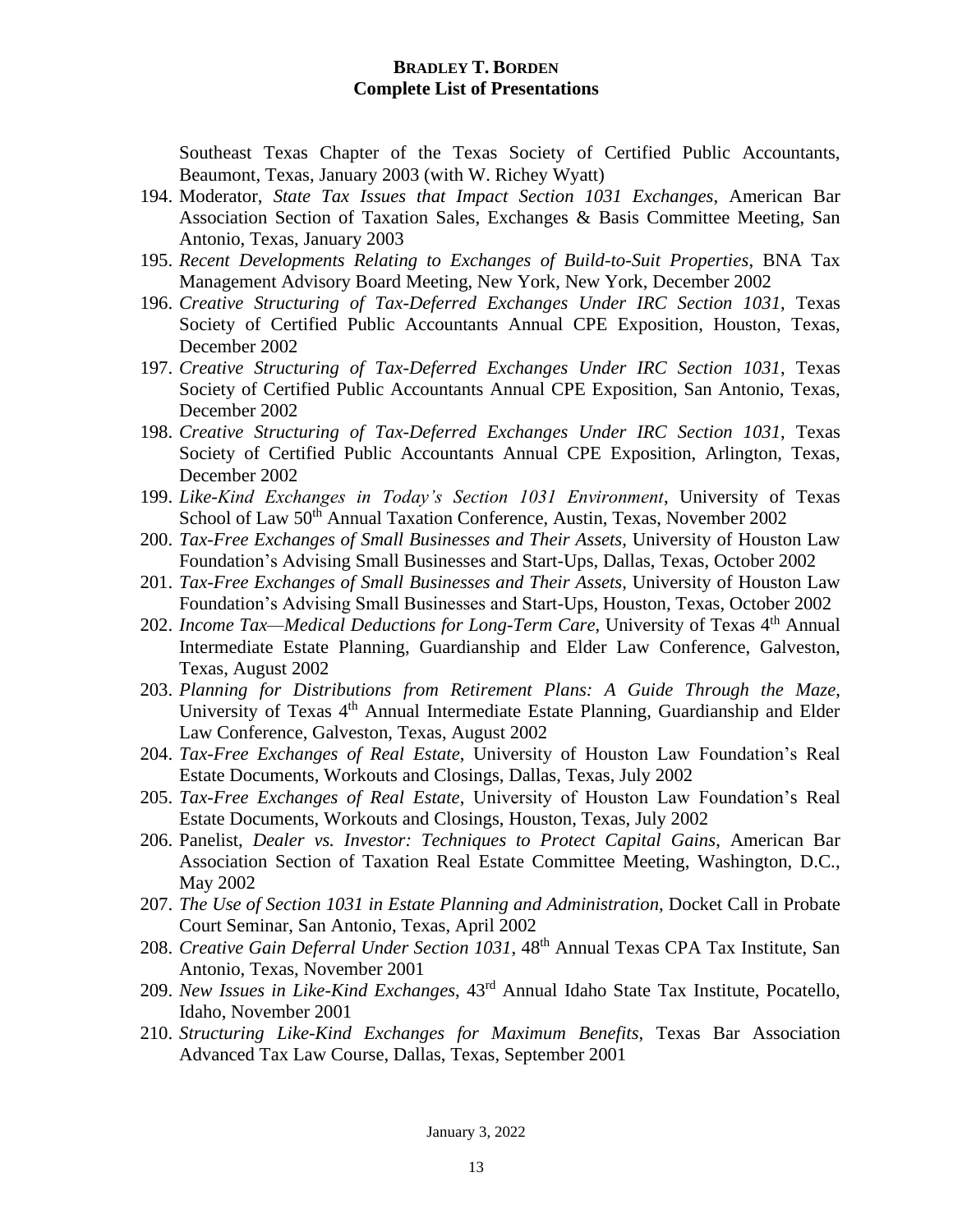OTHER PRESENTATIONS

- 1. *Leasehold Improvements Exchanges*, Online Learning with WWEdu, November 2021
- 2. *Federal Income Tax Issues of Leases*, Online Learning with WWEdu, October 2021
- 3. *Deal Structures for Qualified Opportunity Zone Funds*, 8th Annual Private Wealth & Taxation Institute, October 2021 (with Stephen M. Breitstone, Matthew E. Rappaport, Leila Vaughn & Mark E. Wilensky)
- 4. *Entity Issues for Section 1031 Investors and Advisors*, Webinar with Asset Preservation, Inc., September 2021 (with Pamela Michaels)
- 5. *The Flow-Through "Taxpayer"—Partnership Returns and Audits*, National Association of Enrolled Agents, Tax Talk Today, August 2021 (with Mark F. Seid)
- 6. *Ethics for the Section 1031 Legal Advisor*, Webinar with Asset Preservation, Inc., July 2021 (with Pamela Michaels)
- 7. *Partnership Exchanges: Section 1031, Drop and Swaps, Swap and Drops, Mixing Bowl, and Other Strategies*, Strafford Continuing Education Webinar, June 2021 (with Marie C. Flavin)
- 8. *Leasehold Improvements Exchanges*, Online Learning with WWEdu, June 2021
- 9. *Basic and Non-Basic Tax Tips for Leasing Lawyers*, Online Learning with WWEdu, April 2021
- 10. *Structuring 1031 Like-Kind Exchanges: New Final IRS Regulations Regarding "Real Property,"* Strafford Continuing Education Webinar, April 2021 (with Marie C. Flavin)
- 11. *1031 Exchanges: Strategy & Execution*, Altium Webinar Series, Apr. 2021
- 12. *Section 1031 Leasehold Improvements Exchanges*, ProLawCLE webinar, March 2021
- 13. *Entity Issues for 1031 Investors and Advisors*, Webinar with Asset Preservation, Inc., March 2021 (with Pamela Michaels)
- 14. *Section 1031 Exchanges for Partnerships and Corporations: Divisions and Conversions to TIC and DST Structures to Protect Tax Deferral*, Strafford Continuing Education Webinar, March 2021 (with Marie Flavin)
- 15. *Leasehold Improvements Exchanges*, Online Learning with WWEdu, February 2021
- 16. *1031 Real Property: New Real Property 1031 Regulations Explored and Explained*, Webinar with Asset Preservation, Inc., January 2021 (with Pamela Michaels)
- 17. *Investing in Opportunity Zones: Discover Tax-Advantaged Investment Strategy through Opportunity Zones*, World Wide Land Transfer CLE Webinar, January 2021 (with Ran Fuchs and Robert Burke)
- 18. *Investing in Opportunity Zones: Discover Tax-Advantaged Investment Strategy through Opportunity Zones*, World Wide Land Transfer CLE Webinar, December 2020 (with Ran Fuchs and Robert Burke)
- 19. *Entity Issues for 1031 Advisors*, Webinar with Asset Preservation, Inc., November 2020 (with Pamela Michaels)
- 20. *1031 Update: New Proposed Regs' Definition of Real Property and More*, Webinar with Asset Preservation, Inc., November 2020 (with Pamela Michaels)
- 21. *Entity Issues for 1031 Advisors*, Webinar with Asset Preservation, Inc., October 2020 (with Pamela Michaels)
- 22. *Entity Issues for 1031 Advisors*, Webinar with Asset Preservation, Inc., September 30, 2020 (with Pamela Michaels)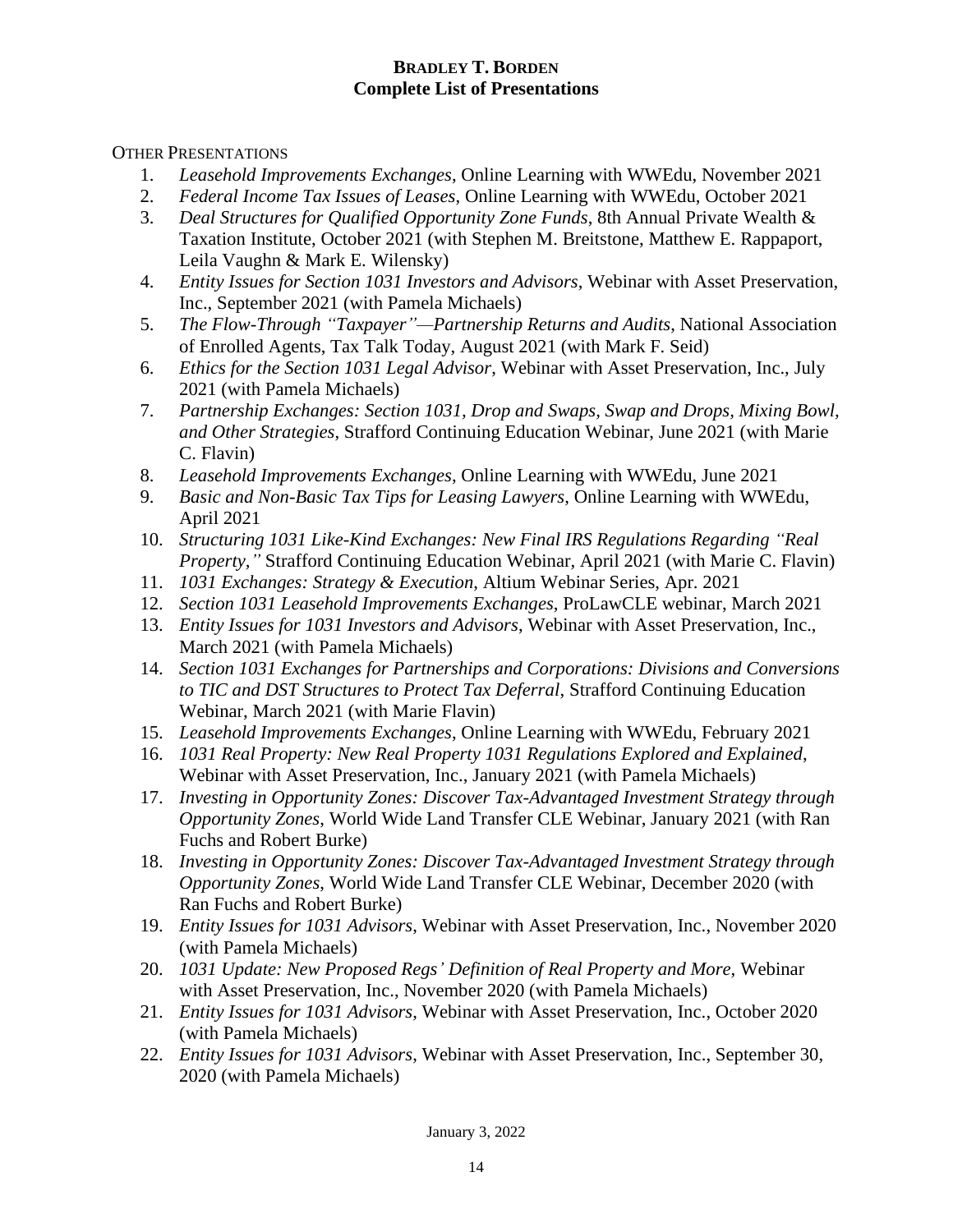- 23. *Ethical Issues for Qis and Attorneys Involved in Like-Kind Exchanges*, Federation of Exchange Accommodators Virtual Annual Conference, September 2020
- 24. *Special 1031 Topics Plus Ethics*, Webinar with Asset Preservation, Inc., September 2020 (with Pamela Michaels)
- 25. *New Proposed Regs' Definition of Real Property and More*, Webinar with Asset Preservation, Inc., August 2020 (with Pamela Michaels)
- 26. *Entity Issues for 1031 Advisors*, World Wide Land Transfer CLE Webinar, August 2020 (with Pamela Michaels)
- 27. *Entity Issues for 1031 Advisors*, Webinar with Asset Preservation, Inc., August 2020 (with Pamela Michaels)
- 28. *Navigating Blow Ups in Like-Kind Exchanges*, National Association of Enrolled Agents, July 2020
- 29. *1031 Update: Real Property Defined and More*, Webinar with Asset Preservation, Inc., July 2020 (with Pamela Michaels)
- 30. *Advanced 1031 Tax-Deferred Exchange Issues in 2020Partnerships and Special Topics*, Webinar with Asset Preservation, Inc., June 2020 (with Pamela Michaels)
- 31. *Like-Kind Exchanges: Deadline Extensions & Reporting Issues*, National Association of Enrolled Agents, June 2020
- 32. *Ethics for the Section 1031 Legal Advisor*, World Wide Land Transfer CLE Webinar, April 2020 (with Eric Brecher)
- 33. *1031 Nuts & Bolts and Ethics*, MiT National Land Service CLE Webinar, April 2020 (with Eric Brecher)
- 34. *Structuring Tiered Partnerships: Advanced Tax Planning Strategies, Avoiding Tax Traps*, Strafford Continuing Education Webinar, April 2020 (with Joseph Mandarino)
- 35. *1031 Nuts & Bolts and Ethics*, MiT National Land Service CLE, New York, New York, March 2020 (with Eric Brecher)
- 36. *1031 Exchanges: Identifying Property, Calculating Depreciation, Tax Reform Changes, Addressing Partnership Issues*, Strafford Continuing Education Webinar, February 2020 (with Craig Brown)
- 37. *Ethics for the Section 1031 Legal Advisor*, Moritt Hock & Hamroff LLP Continuing Legal Education Seminar, Garden City, New York, February 2020 (with Eric Brecher)
- 38. *Structuring and Optimizing 1031 Like-Kind Exchanges*, American Law Institute Continuing Legal Education, Telephone Seminar/Audio Webcast, January 2020 (with Mary B. Foster)
- 39. *Ethics for the Section 1031 Legal Advisor*, Lunch Presentation Sponsored by 1031 Financial, NexTrend Securities, Inc., and Inland Real Estate Company, New York, New York, December 2019
- 40. *Structuring 1031 Like-Kind Exchanges: Revisiting "Real Property," Applying 199A Business Deduction*, Strafford Continuing Education Webinar, December 2019 (with Marie C. Flavin)
- 41. *Ethics for the Section 1031 Legal Advisor*, Lunch Presentation Sponsored by Griffin Capital and 1031 Financial, New York, New York, October 2019
- 42. *Section 1031 Exchanges for Partnerships and Corporations*, Strafford Continuing Education Webinar, October 2019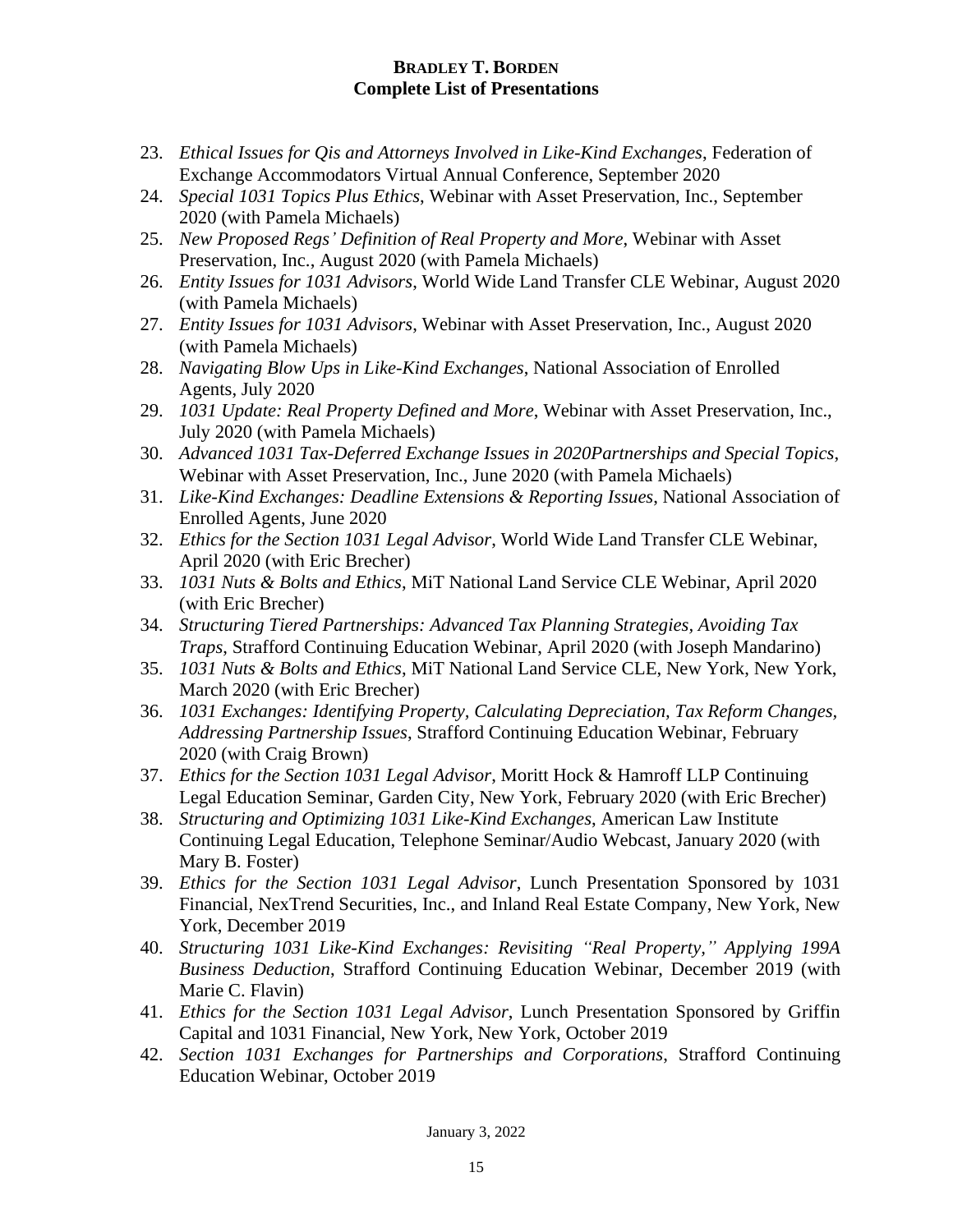- 43. *Ethics for the Section 1031 Legal Counsel*, Duval & Stachenfeld LLP Continuing Legal Education (DSU), New York, New York, September 2019
- 44. *Mastering Partnership Minimum Gain Chargeback Provisions for the Tax Professional*, Strafford Continuing Education Webinar, July 2019
- 45. *LLC and Partnership Purchases: Entity Interest vs. Asset Sales*, Strafford Continuing Education Webinar, June 2019 (with Joseph C. Mandarino)
- 46. *The Anatomy of a Really Cool Section 1031 Exchange*, Duval & Stachenfeld LLP Continuing Legal Education (DSU), New York, New York, June 2019
- 47. *Partnership Exchanges After Tax Reform: Structuring "Drop and Swap" and Mixing Bowl Transactions*, Clear Law Institute Continuing Education Webinar, April 2019 (with Marie C. Flavin)
- 48. *Partnership Taxation: Allocations in Partnership and LLC Agreements*, Lorman Continuing Education Webinar, March 2019 (with Anthony L. Minervini)
- 49. *Partnership Exchanges After Tax Reform: Structuring "Drop and Swap" and "Mixing Bowl" Transactions*, Strafford Continuing Education Webinar, February 2019 (with Marie C. Flavin)
- 50. *Tax Treatment of Partnership Mergers: "Assets-Up" vs. "Assets-Over," Ensuring Tax Deferral and Continuation of Entity*, Strafford Continuing Education Webinar, January 2019 (with Joseph C. Mandarino)
- 51. *Structuring Tiered Partnerships: Advanced Tax Planning Strategies, Avoiding Tax Traps*, Strafford Continuing Education Webinar, October 2018 (with Joseph C. Mandarino)
- 52. *Contribution Default Remedies for LLCs and Partnerships: Tax Consequences of Dilution, Set-Offs and Constructive Loans*, Strafford Continuing Education Webinar, September 2018
- 53. *Structuring Waterfall Provisions in LLC and Partnership Agreements*, Strafford Continuing Education, Tax Law 2018: New Challenges & Opportunities, New York, New York, May 2018 (with Anthony Minervini)
- *54. IRC 754 Elections for Tax Counsel: Mastering Structuring Considerations of Basis Adjustments*, Strafford Continuing Education Webinar, May 2017 (with Janice H. Eiseman)
- 55. *IRC 754 Elections for Tax Counsel: Mastering Structuring Considerations of Basis Adjustments*, Strafford Continuing Education Webinar, May 2016 (with Janice H. Eiseman)
- 56. *Developments in Income Taxation of Real Estate, Capital Gains Taxation and Section 1031 Exchanges*, Hofstra University Maurice A. Dean School of Law and Meltzer, Lippe, Goldstein & Breitstone, LLP, Private Wealth and Taxation Institute, Hempstead, New York, May 2016 (with Glenn M. Johnson and Mark E. Wilensky)
- 57. *Mastering Tax Reporting and Planning in Real Estate Partnerships*, Strafford Continuing Legal Education, Telecast, April 2016 (with Mark E. Wilensky)
- 58. *Series LLCs in Real Estate Transactions*, Charleston Tax Council, Charleston, South Carolina, January 2011
- 59. South-Central Kansas Legislative Policy Summit, "Considering Tax Expenditures in State Budget Deliberations," Wichita, Kansas, December 2009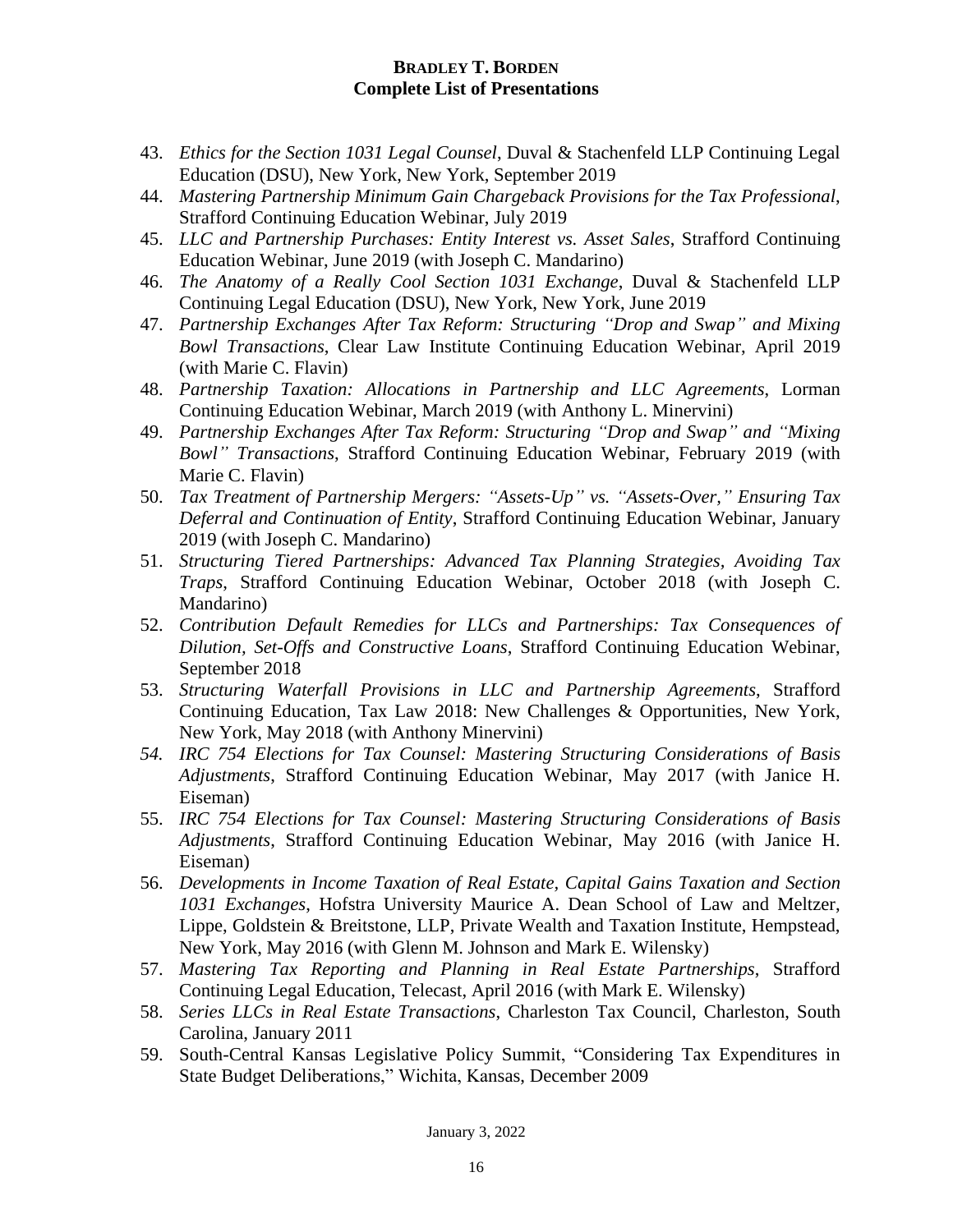- 60. Public Forum on Tax Expenditures, "Considering Tax Expenditures in State Budget Deliberations," Topeka, Kansas, November 2009
- 61. 46th Annual Tax Conference, "Tax Issues Affecting Real Estate Developers," Topeka, Kansas – October 2009
- 62. 44th Annual Tax Conference, "Section 1031 Exchanges," Topeka, Kansas October 2007 (with Kristopher S. Amos and Kevin D. Chambers)
- 63. National Business Institute, "Advanced Section 1031 Exchanges," Little Rock, Arkansas – June 2006
- 64. Lorman Education Services, "Like Kind Real Estate Exchanges in Texas," El Paso, Texas – February 2004
- 65. Professional Education Systems Institute, LLC, "Tax Strategies Using Like-Kind Exchanges," Austin, Texas – September 2003
- 66. Professional Education Systems Institute, LLC, "Tax Strategies Using Like-Kind Exchanges," Dallas, Texas – September 2003
- 67. Professional Education Systems Institute, LLC, "Tax Strategies Using Like-Kind Exchanges," Houston, Texas – September 2003
- 68. San Antonio Board of Realtors, "Section 1031 Tax-Free Exchanges," Boerne, Texas August, November, December 2003, January 2004
- 69. San Antonio Society of CPA's Super Star Estate Planning Seminar, "Section 1031 Issues in Estate Planning and Administration," San Antonio, Texas – July 2003
- 70. Lorman Education Services, "Like Kind Real Estate Exchanges in Louisiana," Baton Rouge, Louisiana – July 2003
- 71. Lorman Education Services, "Like Kind Real Estate Exchanges in Oklahoma," Tulsa, Oklahoma – July 2003
- 72. San Antonio Chapter of CPA's Hill Country CPE, "Keeping up with I.R.C. Section 1031: Adding Build-to-Suit Exchanges & Tenancy-in-Common Arrangements to Your Tax Repertoire," Kerrville, Texas – July 2003
- 73. San Antonio Board of Realtors, "Section 1031 Tax-Free Exchanges," San Antonio, Texas – July 2003
- 74. National Association of Auctioneers, "Independent Contractor To Be or Not to Be," San Antonio, Texas – July 2003
- 75. San Antonio Board of Realtors, "Section 1031 Tax-Free Exchanges," San Antonio, Texas – May 2003
- 76. Fourth Annual 1031 Like-Kind Exchange Seminar, Panelist, "Multi-State Issues in Exchanges: Transfer Taxes, State Income Taxes," Atlanta, Georgia – May 2003
- 77. Rio Grande Valley Chapter of the Texas Society of CPA's Education Foundation's Forming Businesses, Disposing of Property, and Dying in the U.S. Seminar, "The Latest Techniques for Disposing of Property Tax-Free in the United States," Weslaco, Texas – May 2003
- 78. The Real Estate Council of San Antonio 2003 Legal Seminar, "New Opportunities for Utilization of 1031 Exchanges, Build-To-Suit Leases, and Transfers of Tenancies in Common," San Antonio, Texas – March 2003
- 79. Texas & Southwest Cattle Raisers Association, "Section 1031: Tax-Free Exchanges of Real Property," San Antonio, Texas – March 2003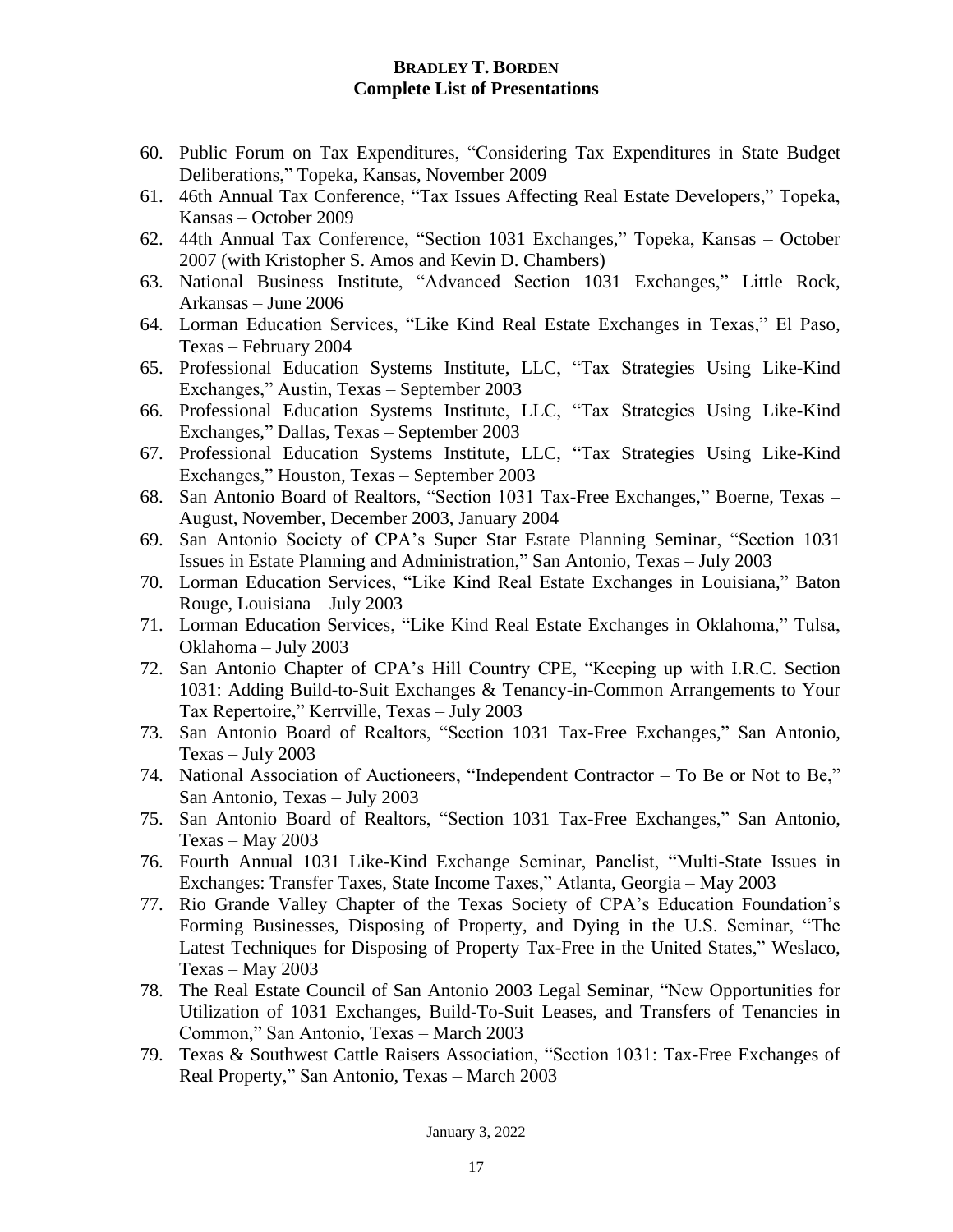- 80. San Antonio Chapter of Certified Public Accountants, "Tax and Legal Issues in Admitting and Removing Business Partners," San Antonio, Texas – March 2003
- 81. "IRC Section 1031 Tax Fee Exchanges," San Antonio, Texas March 2003
- 82. Federation of Exchange Accommodators Southeastern Regional Meeting, "Drop and Swap, Swap and Drop, and Partnership Dissolution Techniques," Atlanta, Georgia – March 2003
- 83. Lorman Education Services Texas Like-Kind Real Estate Exchanges, "Reverse Exchanges and Parking Transactions" and "Special Issues with Partnerships," San Antonio, Texas – December 2002
- 84. "Section 1031 Tax-Free Exchanges," Corpus Christi, Texas December 2002
- 85. "Section 1031 Tax-Free Exchanges," Harlingen, Texas December 2002
- 86. San Antonio Bar Association, "I.R.C. Section 1031 Tax-Free Exchanges of Property," San Antonio, Texas – November 2002
- 87. San Antonio CPA CE Foundation Food for Thought: Tax and Legal Topics for CPAs, "Creative Structuring of Tax-Deferred Exchanges Under IRC Section 1031," San Antonio, Texas – October 2002
- 88. Federation of Exchange Accommodators 8<sup>th</sup> Annual National Conference, "A State Guide to Issues That Impact Exchanges," Las Vegas, Nevada – October 2002
- 89. "Section 1031 Tax-Free Exchanges," Kerrville, Texas September 2002
- 90. "Section 1031 Tax-Free Exchanges," Laredo, Texas September 2002
- 91. Lorman Education Services Business and Tax Issues in Entity Formation in Texas, "Practical Legal and Tax Considerations in Choosing a Form of Entity for a Closely Held Business in Texas," San Antonio, Texas – July 2002
- 92. Padgett, Stratemann & Co., L.L.P. 2002 Seminar Series, "The Tax-Deferred Exchange," San Antonio, Texas – June 2002
- 93. Midland Business and Estate Council, "Section 1031 Issues in Estate Planning and Administration," Midland, Texas – February 2002
- 94. Independent Brokers of America, Inc. 13<sup>th</sup> Annual Real Estate Networking Conference, "1031 Exchange Update: Legal Issues Pertaining to New Rules," San Antonio, Texas – February 2002
- 95. Lorman Education Services Texas Like-Kind Real Estate Exchanges, "Reverse Exchanges and Parking Transactions" and "Special Issues with Partnerships," San Antonio, Texas – December 2001
- 96. American Association of Petroleum Geologists, Dealmakers Conference, "Minimizing Your Tax Liability Using Like-Kind Exchanges," Houston, Texas – August 2001
- 97. Texas Society of Certified Public Accountants San Antonio Chapter, "Section 1031 Exchanges," San Antonio, Texas – July 2001
- 98. Section 1031 Exchanges of Investment Properties in Texas, "Essentials of IRC Section 1031 Exchanges" and "Special Issues," San Antonio, Texas – April 2001
- 99. Institute of Managerial Accountants San Antonio Chapter, "Section 1031 Exchanges: A Review of the Essentials and a Look at Recent Developments," San Antonio, Texas – March 2001
- 100. Lorman Education Services Texas Like-Kind Real Estate Exchanges Seminar, "Deferred Multi-Party Exchanges, Including a Discussion on Reverse Exchanges," San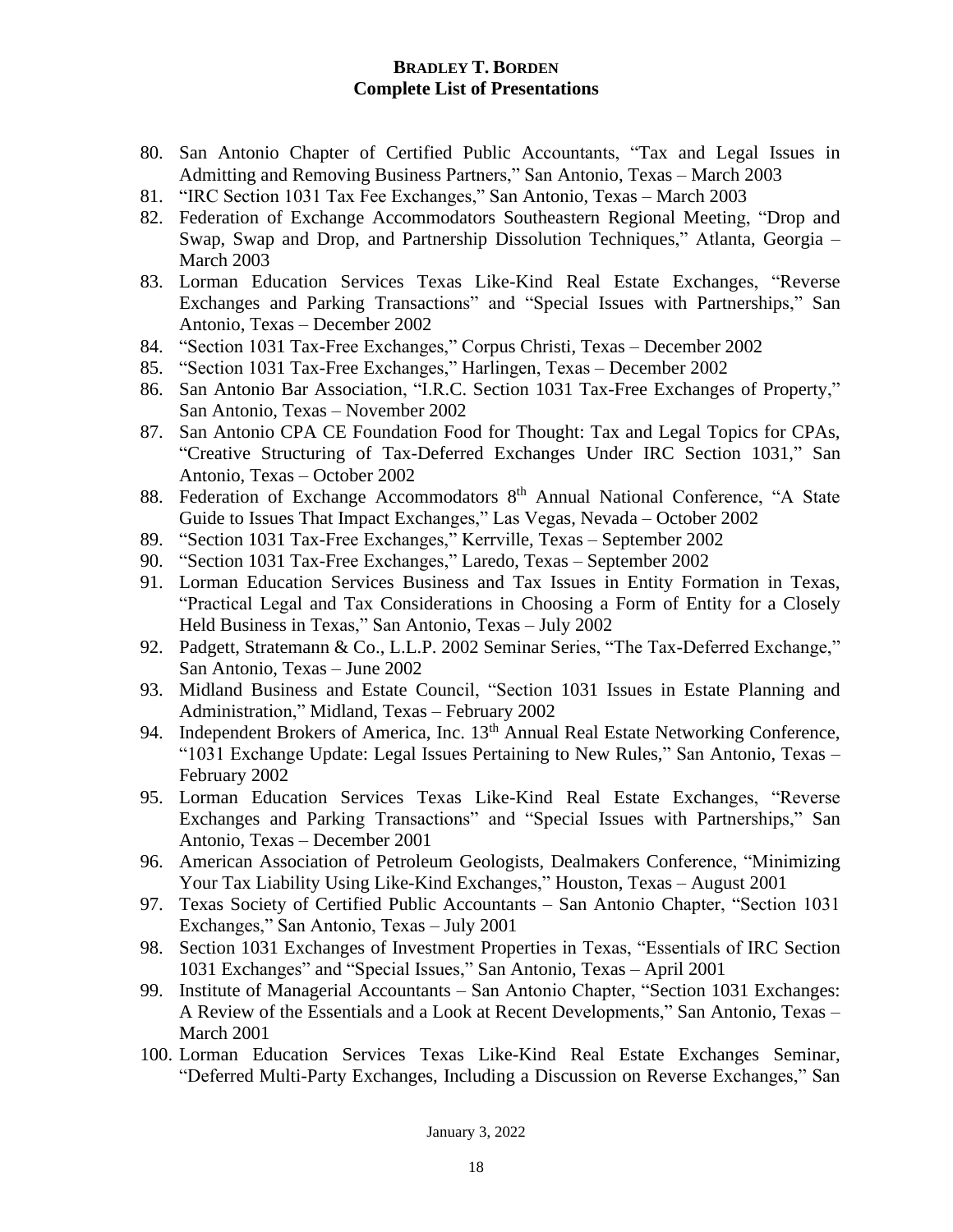Antonio, Texas – December 2000

#### CO-AUTHOR ONLY

- 1. 49<sup>th</sup> Annual Texas CPA Tax Institute, "The Organization and Use of Disregarded Entities for Federal Tax and Asset Protection Purposes," Dallas and San Antonio, Texas – November 2002 (co-author)
- 2. 44th Annual Idaho State Tax Institute, "The Use and Abuse of Partnership Liabilities in the Context of Partnership Contributions and Distributions," Pocatello, Idaho – November 2002 (co-author)
- 3. 39th Annual Hawaii Tax Institute Chaminade University Tax Foundation and Chaminade University of Hawaii, "The Planning Potential for Disposing of Real Property in a Corporation," Honolulu, Hawaii – October 2002 (co-author)
- 4. 37th Annual Southern Federal Tax Institute, "Uses and Abuses of Liabilities in the Context of Partnership Contributions and Distributions," Atlanta, Georgia – September 2002 (co-author)
- 5. 38th Annual Hawaii Tax Institute Chaminade University Tax Foundation and Chaminade University of Hawaii, "Perils of Partnership Formation," Scheduled for November 2001, canceled due to events of September 11, 2001 (co-author)
- 6. 25th Annual Texas Bar Association Advanced Estate Planning and Probate Course, "Excess and Deferred Compensation: A Potpourri of Compensation Issues," June 2001 (co-author)
- 7. 37th Annual Hawaii Tax Institute Chaminade University Tax Foundation and Chaminade University of Hawaii, "Debt Restructurings, Workouts, Asset Protection Planning, and Related Tax Considerations," November 2000 (co-author)

## **MEDIA REFERENCES**

- 1. Marie Sapirie, *There's Lots to Like in the Like-Kind Exchange Regs*, 170 TAX NOTES FED. 199 (Jan. 11, 2021)
- 2. Jarred Schenke, *Biden's Lates Proposal Puts CRE Tax Break in Political Crosshairs Once More*, BISNOW (Aug. 2, 2020)
- 3. Amy Lee Rosen, *Deadline Relief For Like-Kind Exchanges Sparks Uncertainty*, LAW360 (Apr. 13, 2020)
- 4. Marie Sapirie, *Planning for the End of Opportunity Zone Investments*, 162 TAX NOTES 969 (Mar. 4, 2019)
- 5. Marie Sapirie, *What's Next for the Passthrough Deduction*, 162 TAX NOTES 727 (Feb. 18, 2019)
- 6. John Herzfeld, *NYC Tax Rate Change Could Help Landlords More Than Renters*, DAILY TAX REPORT: STATE (Jan. 22, 2019)
- 7. Marie Sapirie, *Like-Kind Exchanges and the Passthrough Deduction*, 208 TNT 227-2 (Nov. 26, 2018)
- 8. Joe Light, *Juicy Real Estate Tax Break Suffers Big Blow after IRS Proposal*, BLOOMBERG (Oct. 11, 2018)
- 9. Andrew Velarde, *Former Officials Back IRS for not Accepting Court Decisions*, 2018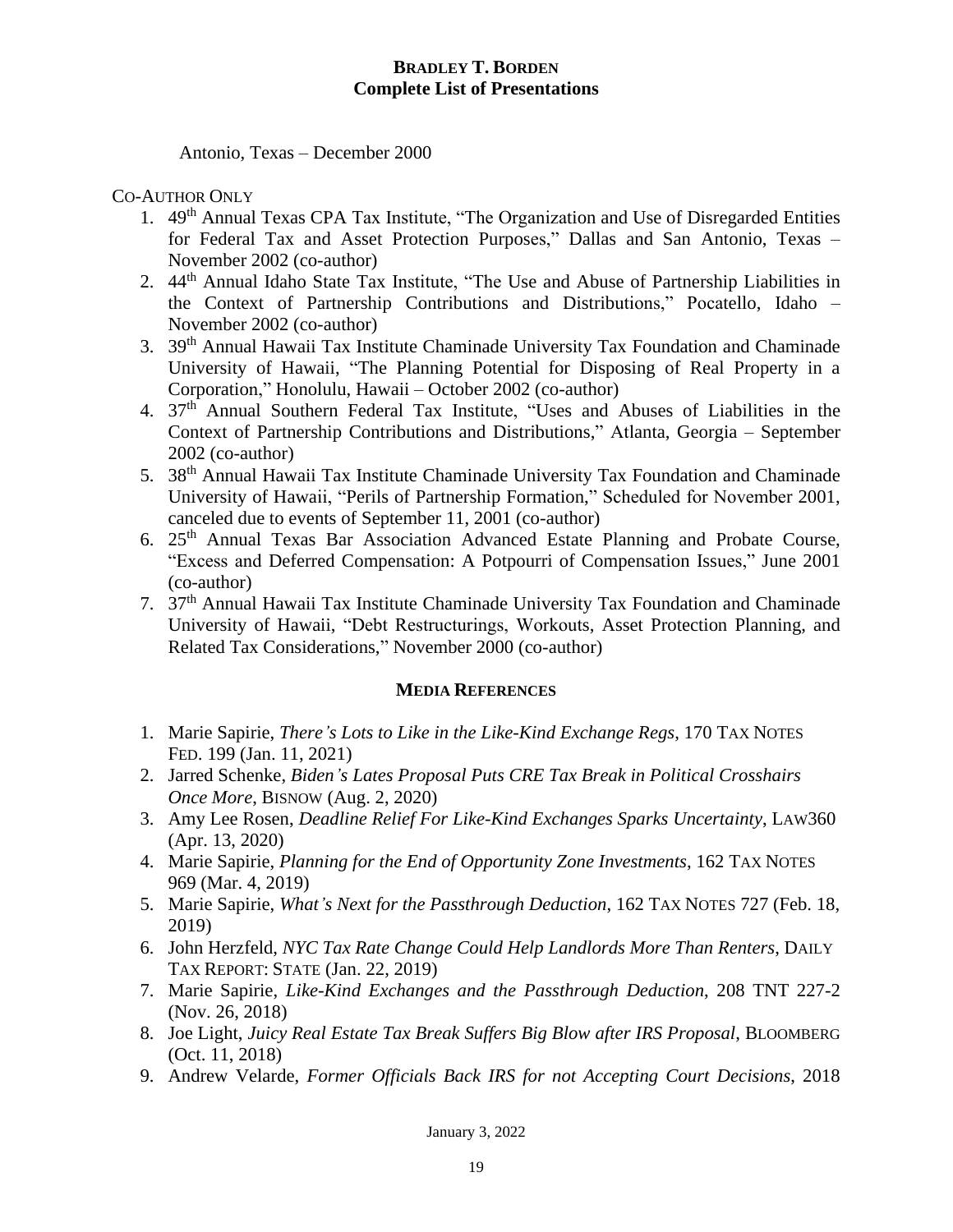TNT 94-10 (May 15, 2018)

- 10. Marie Sapirie, *Making the Passthrough Deduction Work*, 2018 TNT 73-2 (Apr. 16, 2018)
- 11. Emily L. Foster, *Advocates Aim to Preserve Like-Kind Exchange in Tax Reform*, 2017 TNT 84-1 (May 3, 2017)
- 12. Jeremy Ashkenas, Gabriel J.X. Dance & Guilbert Gates, *How Donald Trump Uses the Tax Code in Ways You Can't*, THE NEW YORK TIMES (Oct. 7, 2016)
- 13. Ainara Tiefenthäler & Gabriel Dance, *Trump's Tax Records*, THE NEW YORK TIMES (Oct. 1, 2016)
- 14. John Kiernan, *2016's Property Taxes by State*, WALLETHUB.COM (Mar. 11, 2016)
- 15. Marie Sapirie, *The End is in Sight for REIT Spinoffs*, 2015 TNT 244-2 (Dec. 21, 2015)
- 16. Richard Rubin, *Donald Trump Wants to Raise His Own Taxes, But Would He Kill the 1031 Real Estate Break?*, BLOOMBERG POLITICS (Aug. 28, 2015)
- 17. Amy S. Elliott, *Does Size Matter? Getting to Will on a Hot Dog Stand ATB*, 148 TAX NOTES 128 (July 13, 2015)
- 18. Patrick Temple-West, *Exelon Quarrel with IRS Could Threaten Tax-Free Exchange Deals*, REUTERS (Jan. 28, 2014)
- 19. *\_\_\_\_*, ESPN OUTSIDE THE LINES (Dec. 15, 2013)
- 20. *PGA Tour Tax Breaks Questioned*, ESPN OUTSIDE THE LINES, (Dec. 9, 2013)
- 21. Paula Lavigne, *Tax Breaks Power PGA Tour Giving*, ESPN OUTSIDE THE LINES, (Dec. 13, 2013)
- 22. Jaime Arora, *Could Like-Kind Exchange Rules Get Caught in Tax Reform's Web?*, 140 TAX NOTES 408 (July 29, 2013)
- 23. Joe Patrice, *Third-Party Litigation Financing: The Latest Chimerical Lifeline For The Legal Profession*, ABOVE THE LAW (May 13, 2013)
- 24. Debra Cassens Weiss, *Will Litigation Financing Lead to "Reversal of Epic Proportions" in Hard-Hit Legal Market?*, ABA JOURNAL: LAW NEWS NOW (May 7, 2013)
- 25. Radio Interview with Kim Brown, *A New Proposal Would Change the Tax Requirements for Internet Retailers*, AMERICAN EDITION ON THE VOICE OF RUSSIA (Apr. 30, 2013)
- 26. Marie Sapirie, *Why Subchapter S is Worth Keeping*, 139 TAX NOTES 7 (Apr. 1, 2013)
- 27. Lita Epstein, *Ask the Experts: Putting Common Consumer Tax Questions to Bed*, CARDHUB (Apr. 1, 2013)
- 28. Radio Interview with Ric Young, *Analyst: Closing Tax Loopholes May Not Help Alleviate Deficit*, AMERICAN EDITION ON THE VOICE OF RUSSIA (Feb. 7, 2013)
- 29. Radio Interview with Crystal Park, *Payroll Tax Overlooked During Fiscal Cliff Worries*, AMERICAN EDITION ON THE VOICE OF RUSSIA (Jan. 3, 2013)
- 30. Carol Hazard, *LandAmerica was Victim of the Bad Economy*, RICHMOND TIMES-DISPATCH (Dec. 17, 2012), also in BLOOMBERG BUSINESSWEEK (Dec. 17, 2012)
- 31. Scott Helman, *How Bain Capital is Trying—Reluctantly—to Clean up its Name*, BOSTON GLOBE MAGAZINE (Aug. 12, 2012)
- 32. Jim Walters, *Since When is Fairness News?*, THE SUN (San Bernardino and the Inland Empire) (Feb. 26, 2012)
- 33. Kathleen Kingsbury, *Actually, The Wealthy are Taxed More, But . . .*, msnbc.com (Feb. 10, 2012)
- 34. Kathleen Kingsbury, *Who Pays the Highest Taxes?*, REUTERS (Feb. 8, 2012), Fox